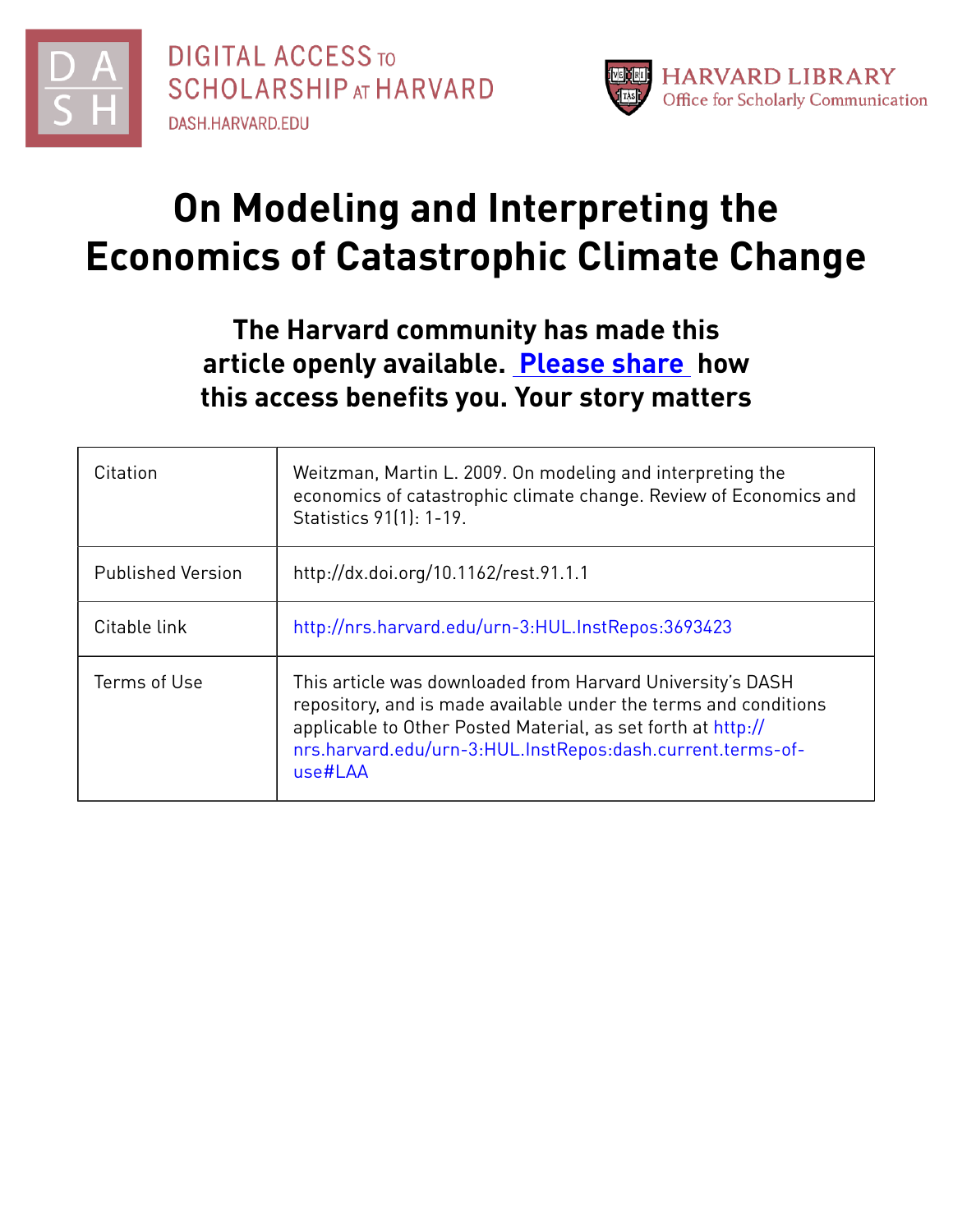## The Review *of* Economics *and* Statistics

VOL. XCI **FEBRUARY 2009** NUMBER 1

### **ON MODELING AND INTERPRETING THE ECONOMICS OF CATASTROPHIC CLIMATE CHANGE**

Martin L. Weitzman\*

*Abstract*—With climate change as prototype example, this paper analyzes the implications of structural uncertainty for the economics of lowprobability, high-impact catastrophes. Even when updated by Bayesian learning, uncertain structural parameters induce a critical "tail fattening" of posterior-predictive distributions. Such fattened tails have strong implications for situations, like climate change, where a catastrophe is theoretically possible because prior knowledge cannot place sufficiently narrow bounds on overall damages. This paper shows that the economic consequences of fat-tailed structural uncertainty (along with unsureness about high-temperature damages) can readily outweigh the effects of discounting in climate-change policy analysis.

#### **I. Introduction**

 $W^{\text{HAT}}$  is the essence of the economic problem posed by climate change? The economic uniqueness of the climate-change problem is not just that today's decisions have difficult-to-reverse impacts that will be felt very far out into the future, thereby straining the concept of time discounting and placing a heavy burden on the choice of an interest rate. Nor does uniqueness come from the unsure outcome of a stochastic process with known structure and known objective-frequency probabilities. Much more unsettling for an application of (present discounted) expected utility analysis are the unknowns: deep structural uncertainty in the science coupled with an economic inability to evaluate meaningfully the catastrophic losses from disastrous temperature changes. The climate science seems to be saying that the probability of a disastrous collapse of planetary welfare is nonnegligible, even if this tiny probability is not objectively knowable. Motivated by the climate-change example, this paper presents a mathematically rigorous (but abstract) economic-statistical model of high-impact, lowprobability catastrophes. It also presents some less rigorous numerical calculations suggesting the empirical importance for climate-change analysis of the surprisingly strong theoretical result from the abstract model. The least rigorous part

Received for publication October 16, 2007. Revision accepted for publication June 23, 2008.

\* Department of Economics, Harvard University.

Without blaming them for remaining deficiencies of the paper, I am extremely grateful for the constructive comments of Frank Ackerman, Roland Benabou, Richard Carson, Daniel Cole, Stephen DeCanio, Don Fullerton, Olle Häggström, Robert Hahn, John Harte, Peter Huybers, Reto Knutti, Karl Löfgren, Michael Mastrandrea, Robert Mendelsohn, Gilbert Metcalf, William Nordhaus, Cedric Philibert, Robert Pindyck, Richard Posner, John Reilly, Daniel Schrag, Cass Sunstein, Richard Tol, Gary Yohe, and Richard Zeckhauser.

of the paper concludes with some speculative (but, I think, necessary) thoughts about what this all means for climatechange policy.

The next section argues that, were one forced to specify a "best guess" estimate of the extreme bad tail of the relevant probability density function (PDF) of what might eventually happen if only gradually ramped-up remedies are applied, then mean global surface temperature change relative to pre-industrial-revolution levels will in two centuries or so be greater than 10°C with a ballpark probability estimate somewhere around 0.05 and will be greater than 20°C with a ballpark probability estimate somewhere around 0.01. Societies and ecosystems in a world whose average temperature has changed in the geologically instantaneous time of two centuries or so by 10°C–20°C (for U.S. readers: a change of  $10^{\circ}$ C = a change of  $18^{\circ}$ F and a change of 20°C a change of 36°F) are located in *terra incognita,* since such high temperatures have not existed for hundreds of millions of years and such a rate of global temperature change might be unprecedented even on a timescale of billions of years. However measured, the planetary welfare effect of climate changes that might accompany mean temperature increases from 10°C up to 20°C with probabilities anything remotely resembling 5% down to 1% implies a nonnegligible probability of worldwide catastrophe. The paper suggests that the shock value of this kind of numerical example may not be accidental. Rather, it might stem from a deeply rooted theoretical principle—thereby delivering a combined theoretical-empirical punch that is particularly potent for climate-change analysis.

In his book *Catastrophe: Risk and Response,*<sup>1</sup> Richard Posner defines the word "catastrophe" "to designate an event that is believed to have a very low probability of materializing but that if it does materialize will produce a harm so great and sudden as to seem discontinuous with the flow of events that preceded it." Posner adds: "The low probability of such disasters—frequently the *unknown* probability, as in the case of bioterrorism and abrupt global warming—is among the things that baffle efforts at responding rationally to them." In this paper I address what a

<sup>1</sup> Posner (2004). See also the insightful review by Parson (2007). Sunstein (2007) covers some similar themes more analytically and from a somewhat different perspective.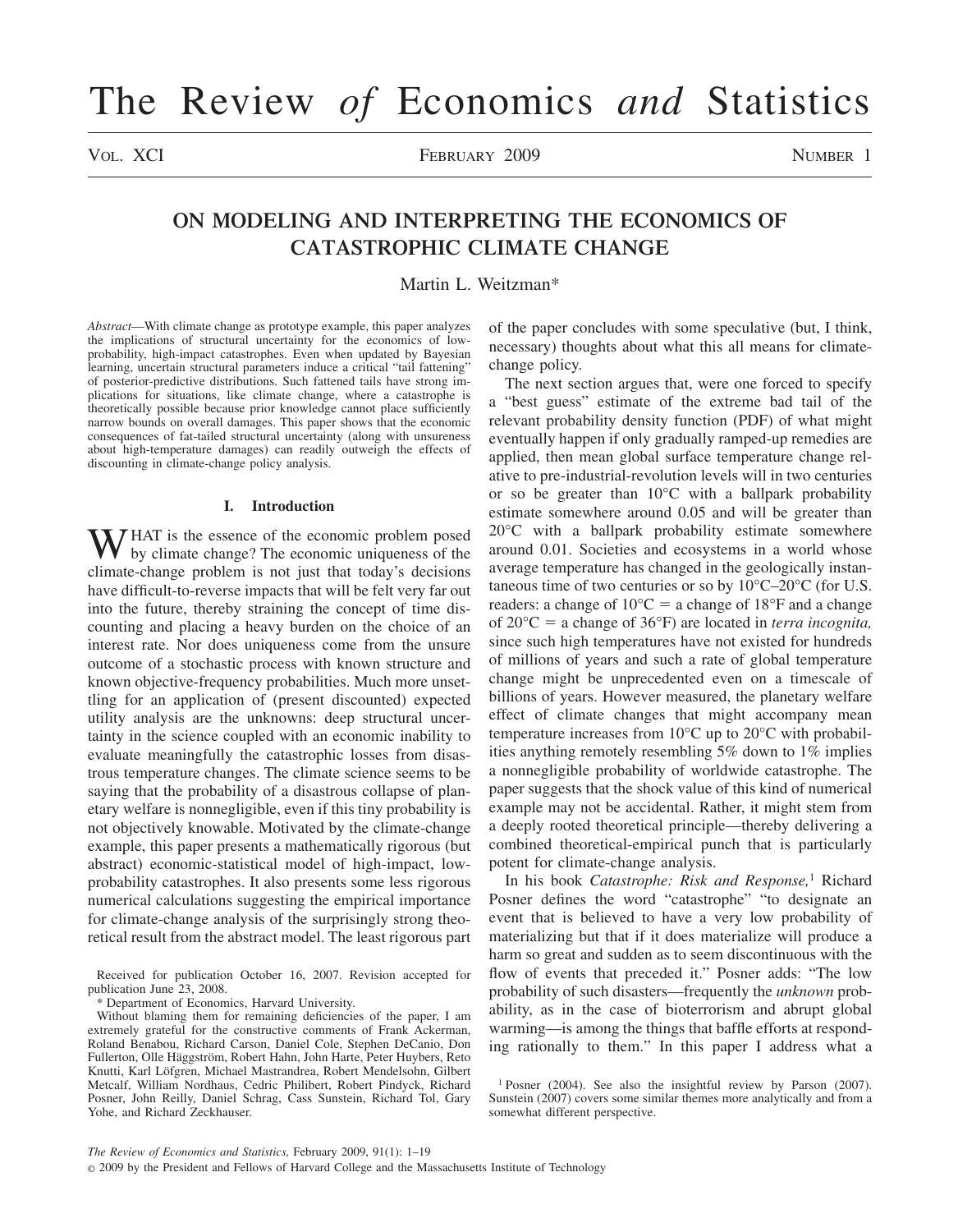rational economic response in the discipline-imposing form of (present discounted) expected utility theory might offer by way of guidance for thinking coherently about the economics of uncertain catastrophes with tiny but highly unknown probabilities.

Modeling uncertain catastrophes presents some *very* strong challenges to economic analysis, the full implications of which have not yet been adequately confronted. Costbenefit analysis (CBA) based on expected utility (EU) theory has been applied in practice primarily to cope with uncertainty in the form of a known thin-tailed PDF. This paper shows that there is a rigorous sense in which the relevant posterior-predictive PDF of high-impact, lowprobability catastrophes has a built-in tendency to be fat tailed. A fat-tailed PDF assigns a *relatively* much higher probability to rare events in the extreme tails than does a thin-tailed PDF.2 (Even though both limiting probabilities are infinitesimal, the *ratio* of a thick-tailed probability divided by a thin-tailed probability approaches infinity in the limit.) Not much thought has gone into conceptualizing or modeling what happens to EU-based CBA for fat-tailed disasters. A CBA of a situation with known thin tails, even including whatever elements of subjective arbitrariness it might otherwise contain, can at least in principle make comforting statements of the generic form: "If the PDF tails are cut off here, then EU theory will still capture and convey an accurate approximation of what is important." Such accuracy-of-approximation PDF-tail-cutoff statements, alas, do not exist in this generic sense for what in this paper I am calling "fat-tailed CBA."

Fat-tailed CBA has strong implications that have been neither recognized in the literature nor incorporated into formal CBA modeling of disasters like climate-change catastrophes. These implications raise many disturbing yet important questions, which will be dealt with somewhat speculatively in the concluding sections of this paper. Partially answered questions and speculative thoughts aside, I contend it is nevertheless undeniable that, at least in principle, fat-tailed CBA can turn conventional thin-tail-based climate-change policy advice on its head. This paper shows that it is quite possible, and even numerically plausible, that the answers to the big policy question of what to do about climate change stand or fall to a large extent on the issue of how the high-temperature damages and tail probabilities are conceptualized and modeled. By implication, the policy advice coming out of conventional thin-tailed CBAs of climate change must be treated with skepticism until this low-probability, high-impact aspect is addressed seriously and included empirically in a true fat-tailed CBA.

Standard approaches to modeling the economics of climate change (even those that purport to treat risk by Monte Carlo simulations) very likely fail to account adequately for the implications of large impacts with small probabilities. From inductive experience alone, one cannot acquire sufficiently accurate information about the probabilities of extreme tail disasters to prevent the expected marginal utility of an extra unit of consumption from becoming infinite for any utility function with relative risk aversion everywhere bounded above 0. To close the model in the sense of making expected marginal utility be below  $+\infty$  (or expected utility above  $-\infty$ ), the paper relies on a concept akin to the "value" of statistical life" (VSL)—except that here it represents something more like the rate of substitution between consumption and the mortality risk of a catastrophic extinction of civilization or the natural world as we know these concepts. With this way of closing the model (which, I will argue, is at least better than the alternatives), subsequent EU-based CBA then depends critically upon an exogenously imposed VSL-like parameter that is a generalization of the value of a statistical human life and is presumably *very* big. Practically, a high VSL-like parameter means for open-ended situations with potentially unlimited downside exposure (like climate change) that a Monte Carlo simulation must go *very* deep into the extreme-negativeimpact fat tail to merit credibility as an accurate and fair CBA. In this sense (by making there be such utter dependence upon a concept like the value of a statistical life, which might be *very* big), structural or deep uncertainty is potentially much more of a driving force than discounting or pure risk. For situations where there do not exist prior limits on damages (like climate change from greenhouse warming), CBA is likely to be dominated by considerations and concepts related more to catastrophe insurance than to the consumption smoothing consequences of long-term discounting—even at empirically plausible interest rates.

#### **II. Generalized Climate Sensitivity as a Scaling Factor**

The broad thesis of this paper is that PDF tails fattened by structural uncertainty can have a big effect on CBA. The specific example I use to illustrate this thesis is a critical scale parameter that multiplies or amplifies an exogenous shock or perturbation to the system. The purpose of this section is to motivate heuristically, and to derive some extremely crude ballpark numerical estimates for the tail PDF of, this kind of scaling-transfer factor in a context of climate change. Very roughly—at a *very* high level of abstraction and without trying to push an imperfect analogy too far—the generic role of this uncertain multiplicative amplifier or scale parameter might perhaps be illustrated by the role of an uncertain "climate sensitivity" coefficient in climate-change models and discussions of global warming.

<sup>&</sup>lt;sup>2</sup> As I use the term in this paper a PDF has a "fat" (or "thick" or "heavy") tail when its moment generating function (MGF) is infinite—that is, the tail probability approaches 0 more slowly than exponentially. The standard example of a fat-tailed PDF is the power law (aka polynomial aka Pareto) distribution, although, for example, a log normal PDF is also fat tailed, as is an inverted-normal or inverted-gamma. By this definition a PDF whose MGF is finite has a "thin" tail. A normal or a gamma are examples of thin-tailed PDFs, as is *any* PDF having finite supports. As shown later, the welfare significance of fat versus thin tails comes via a tight connection between the CRRA EU of consumption and the MGF of consumption growth.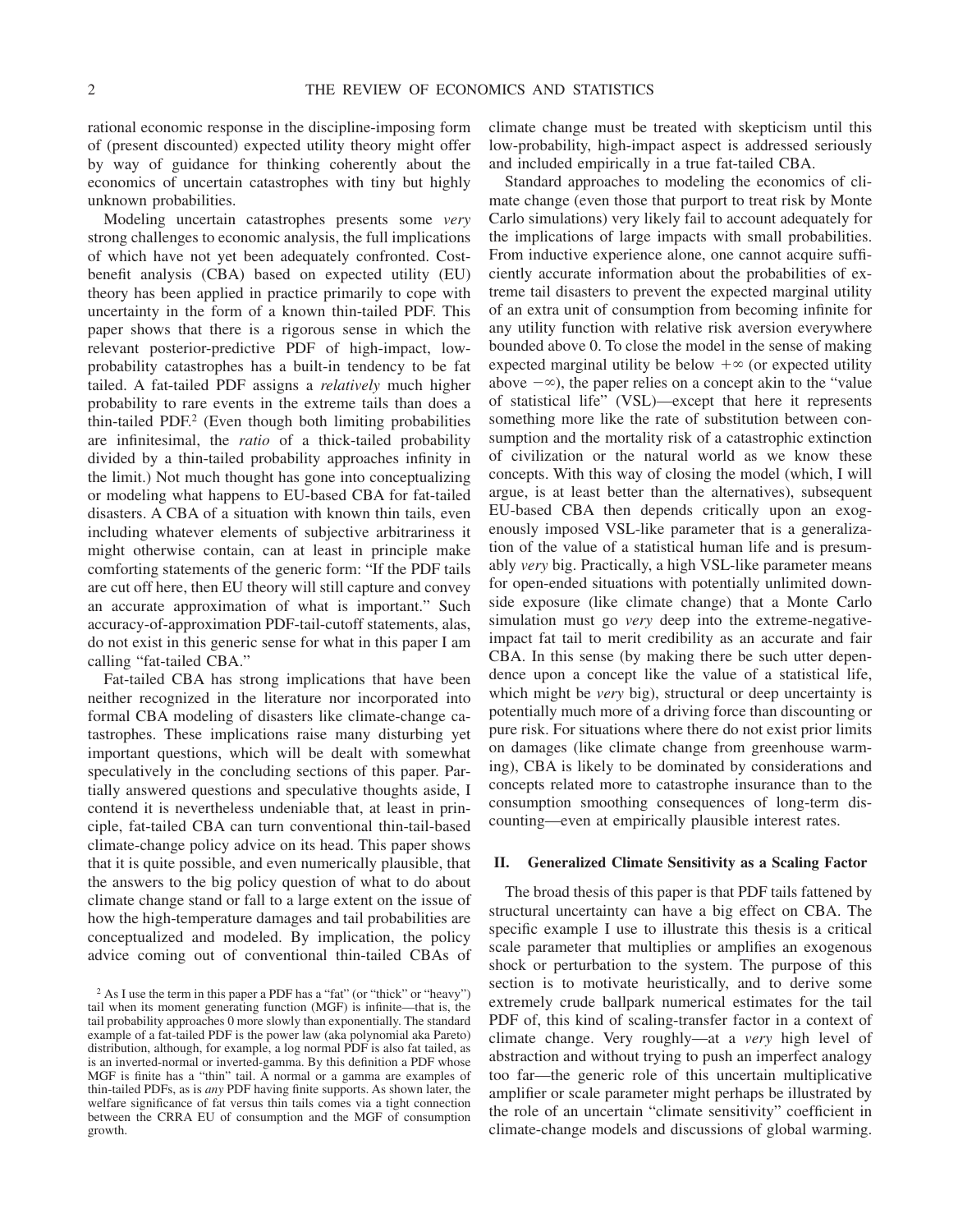Climate sensitivity is a key macro-indicator of the eventual temperature response to greenhouse gas (GHG) changes. Let  $\Delta$  ln  $CO_2$  be sustained relative change in atmospheric carbon dioxide while  $\Delta T$  is equilibrium temperature response. Narrowly defined, climate sensitivity (here denoted  $S_1$ ) converts  $\Delta$  ln  $CO_2$  into  $\Delta T$  by the formula  $\Delta T \approx (S_1/\ln 2) \times \Delta \ln CO_2$ . As the Intergovernmental Panel on Climate Change in its IPCC-AR4 (2007) executive summary puts it: "The equilibrium climate sensitivity is a measure of the climate system response to sustained radiative forcing. It is not a projection but is defined as the global average surface warming following a doubling of carbon dioxide concentrations. It is likely to be in the range 2°C to 4.5°C with a best estimate of 3°C, and is very unlikely to be less than 1.5°C. Values substantially higher than 4.5°C cannot be excluded, but agreement of models with observations is not as good for those values." Climate sensitivity is not the same as temperature change, but for the benchmarkserving purposes of my simplistic example I assume the shapes of both PDFs are roughly similar after approximately 200 years because a doubling of anthropogenically injected  $CO_2$ -equivalent  $(CO_2$ -e) GHGs relative to preindustrial-revolution levels is essentially unavoidable within about the next 40 years and will plausibly remain well above two times preindustrial levels for at least 100 or more years thereafter.

In this paper I am mostly concerned with the roughly 15% of those  $S_1$  "values substantially higher than 4.5°C" which "cannot be excluded." A grand total of 22 peerreviewed studies of climate sensitivity published recently in reputable scientific journals and encompassing a wide variety of methodologies (along with 22 imputed PDFs of *S*1) lie indirectly behind the above-quoted IPCC-AR4 (2007) summary statement. These 22 recent scientific studies cited by IPCC-AR4 are compiled in table 9.3 and box 10.2. It might be argued that these 22 studies are of uneven reliability and their complicatedly related PDFs cannot easily be combined, but for the simplistic purposes of this illustrative example I do not perform any kind of formal Bayesian model-averaging or meta-analysis (or even engage in informal cherry picking). Instead I just naively assume that all 22 studies have equal credibility and for my purposes here their PDFs can be simplistically aggregated. The upper 5% probability level averaged over all 22 climate-sensitivity studies cited in IPCC-AR4 (2007) is 7°C while the median is  $6.4^{\circ}C^{3}$  which I take as signifying approximately that  $P[S_1 > 7^{\circ}\text{C}] \approx 5\%$ . Glancing at table 9.3 and box 10.2 of IPCC-AR4, it is apparent that the upper tails of these 22 PDFs tend to be sufficiently long and fat that one is allowed from a simplistically aggregated PDF of these 22 studies the rough approximation  $P[S_1 > 10^{\circ}\text{C}] \approx 1\%$ . The actual empirical reason why these upper tails are long and fat dovetails beautifully with the theory of this paper: inductive knowledge is always useful, of course, but simultaneously it is limited in what it can tell us about extreme events outside the range of experience—in which case one is forced back onto depending more than one might wish upon the prior PDF, which of necessity is largely subjective and relatively diffuse. As a recent *Science* commentary put it: "Once the world has warmed by 4°C, conditions will be so different from anything we can observe today (and still more different from the last ice age) that it is inherently hard to say where the warming will stop."<sup>4</sup>

A significant supplementary component, which conceptually should be added on to climate-sensitivity  $S_1$ , is the powerful self-amplification potential of greenhouse warming due to heat-induced releases of the immense volume of GHGs currently sequestered in arctic permafrost and other boggy soils (mostly as methane,  $CH<sub>4</sub>$ , a particularly potent GHG). A yet more remote possibility, which in principle should also be included, is heat-induced releases of the even-vaster offshore deposits of CH<sub>4</sub> trapped in the form of hydrates (clathrates)—for which there is a decidedly nonzero probability of destabilized methane seeping into the atmosphere if water temperatures over the continental shelves warm just slightly. Such CH<sub>4</sub>-outgassing processes could potentially precipitate (over the long run) a cataclysmic runaway-positive-feedback warming. The very real possibility of endogenous heat-triggered releases at high temperatures of the enormous amounts of naturally sequestered GHGs is a good example of indirect carbon-cycle feedback-forcing effects that I would want to include in the abstract interpretation of a concept of "climate sensitivity" that is relevant for this paper. What matters for the econom-

<sup>3</sup> Details of this calculation are available upon request. Eleven of the studies in table 9.3 overlap with the studies portrayed in box 10.2. Four of these overlapping studies conflict on the numbers given for the upper 5% level. For three of these differences I chose the table 9.3 values on the grounds that all of the box 10.2 values had been modified from the original studies to make them have zero probability mass above 10°C. (The fact that all PDFs in box 10.2 have been normalized to zero probability above 10°C biases my upper-5% averages here toward the low side.) With the fourth conflict (Gregory et al., 2002a), I substituted 8.2°C from box 10.2 for the  $\infty$  in table 9.3 (which arises only because the method of the study itself does not impose any meaningful upper-bound constraint). The only

other modification was to average the three reported volcanic-forcing values of Wigley et al. (2005a) in table 9.3 into one upper-5% value of 6.4°C.

<sup>&</sup>lt;sup>4</sup> Allen and Frame (2007). Let  $\Delta R_f$  stand for changes in equilibrium "radiative forcing" that eventually induce (approximately) linear temperature equilibrium responses  $\Delta T$ . The most relevant radiative forcing for climate change is  $\Delta R_f = \Delta \ln CO_2$ , but there are many other examples of radiative forcing, such as changes in aerosols, particulates, ozone, solar radiation, volcanic activity, other GHGs, and so on. Attempts to identify *S*<sup>1</sup> in the 22 studies cited in IPCC-AR4 are roughly akin to observing  $\Delta T/\Delta R_f$  for various values of  $\Delta R_f$  and subsequent  $\Delta T$ . The problem is the presence of significant uncertainties both in empirical measurements and in the not directly observable coefficients plugged into simulation models. This produces a long fat upper tail in the inferred posterior-predictive PDF of *S*1. Many physically possible tail-fattening mechanisms might be involved. A recent *Science* article by Roe and Baker (2007) relies on the idea that Gaussian  $g_1$  produces a fat tail in the PDF of  $S_1 = 1.2/(1 - g_1)$ . I believe that all such thickening mechanisms ultimately trace back to the common theme of this paper that it is difficult to infer (or even to model accurately) the probabilities of events far outside the usual range of experience—which effectively causes the reduced-form posteriorpredictive PDF of these rare events to have a fat tail.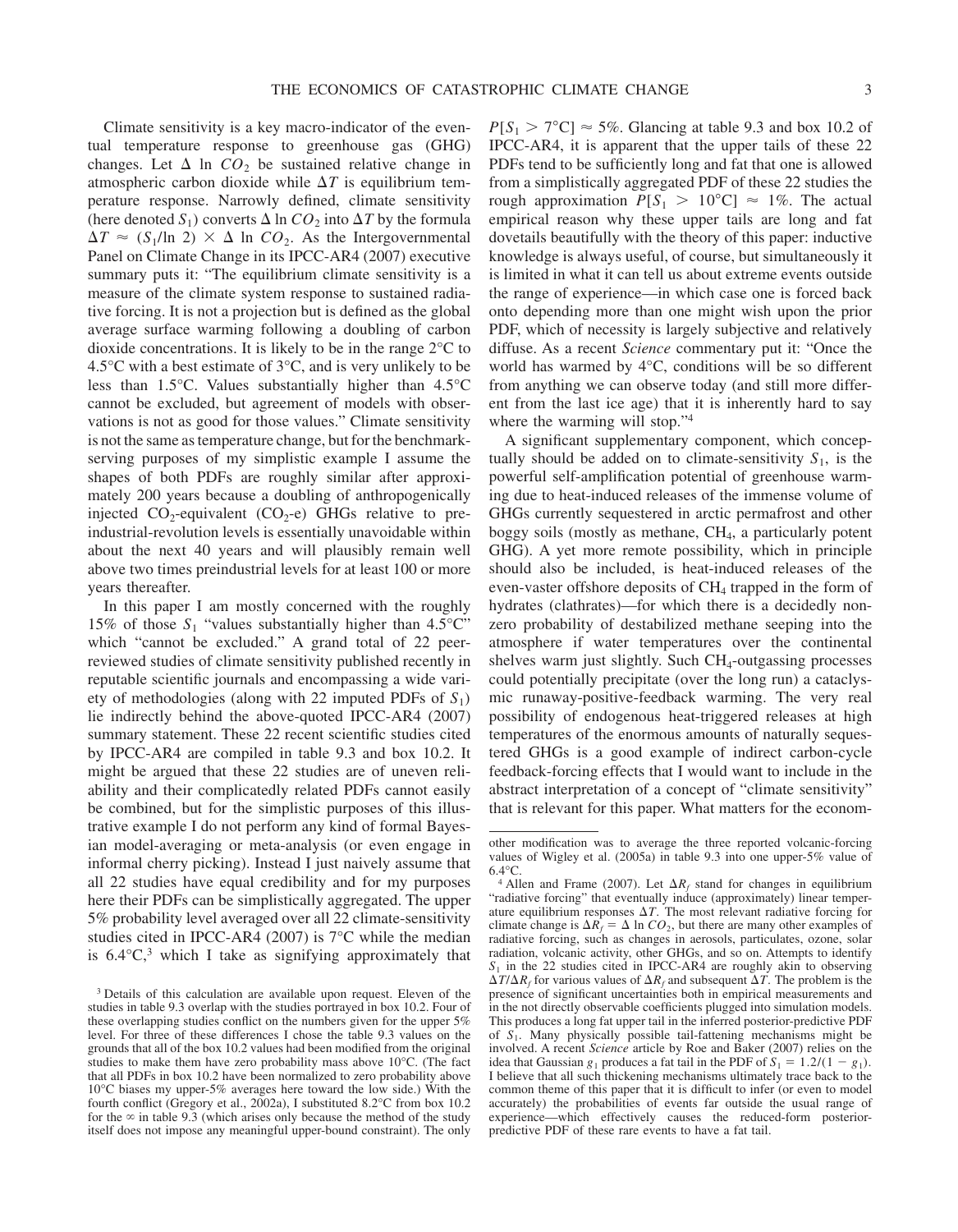ics of climate change is the reduced-form relationship between atmospheric stocks of anthropogenically injected  $CO<sub>2</sub>$ -e GHGs and temperature change. Instead of  $S<sub>1</sub>$ , which stands for "climate sensitivity narrowly defined," I work throughout the rest of this paper with  $S_2$ , which (abusing scientific terminology somewhat here) stands for a more abstract "generalized climate-sensitivity-like scaling parameter" that includes heat-induced feedbacks on the forcing from the above-mentioned releases of naturally sequestered GHGs, increased respiration of soil microbes, climatestressed forests, and other weakenings of natural carbon sinks. The transfer from  $\Delta$  ln [anthropogenically injected  $CO<sub>2</sub>$ -e GHGs] to eventual  $\Delta T$  is not linear (and is not even a true long-run equilibrium relationship), but for the purposes of this highly aggregated example the linear approximation is good enough. This suggests that a doubling of anthropogenically injected  $CO<sub>2</sub>$ -e GHGs causes (very approximately) ultimate temperature change  $\Delta T \approx S_2$ .

The main point here is that the PDF of  $S_2$  has an even-longer, even-fatter tail than the PDF of  $S_1$ . A recent study by Torn and Harte (2006) can be used to give some very rough idea of the relationship of the PDF of  $S_2$  to the PDF of  $S<sub>1</sub>$ . It is universally accepted that in the absence of any feedback gain,  $S_1 = 1.2$ °C. If  $g_1$  is the conventional feedback gain parameter associated with  $S_1$ , then  $S_1$  = 1.2/ $[1 - g_1]$ , whose inverse is  $g_1 = [S_1 - 1.2]/S_1$ . Torn and Harte estimated that heat-induced GHG releases add about 0.067 of gain to the conventional feedback factor, so that (expressed in my language)  $S_2 = 1.2/[1 - g_2]$ , where  $g_2 = g_1 + 0.067$ . (The 0.067 is only an estimate in a linearized formula, but it is unclear in which direction higher-order terms would pull the formula, and even if this 0.067 coefficient were considerably lower my point would remain.) Doing the calculations,  $P[S_1 > 7^{\circ}\text{C}] = 5\%$  $P[g_1 > 0.828] = P[g_2 > 0.895]$  implies  $P[S_2 > 0.895]$  $11.5^{\circ}$ C] = 5%. Likewise,  $P[S_1 > 10^{\circ}$ C] = 1% =  $P[S_1 >$  $0.88$ ] =  $P[g_2 > 0.947]$  implies  $P[S_2 > 22.6^{\circ}C] = 1\%$ and presumably corresponds to a scenario where  $CH<sub>4</sub>$  and  $CO<sub>2</sub>$  are outgassed on a large scale from degraded permafrost soils, wetlands, and clathrates.<sup>5</sup> The effect of heatinduced GHG releases on the PDF of  $S_2$  is *extremely* nonlinear at the upper end of the PDF of  $S_2$  because, so to speak, "fat tails conjoined with fat tails beget yet-fatter tails."

Of course my calculations and the numbers above can be criticized, but (quibbles and terminology aside) I don't think climate scientists would say these calculations are fundamentally wrong in principle or there exists a clearly superior method for generating rough estimates of extreme-impact tail probabilities. Without further ado I just assume for purposes of this simplistic example that  $P[S_2 > 10^{\circ} \text{C}] \approx$ 5% and  $P[S_2 > 20^{\circ}C] \approx 1\%$ , implying that anthropogenic doubling of CO<sub>2</sub>-e eventually causes  $P[\Delta T > 10^{\circ}\text{C}] \approx 5\%$ and  $P[\Delta T > 20^{\circ}\text{C}] \approx 1\%$ , which I take as my base-case tail estimates in what follows. These small probabilities of what amounts to huge climate impacts occurring at some indefinite time in the remote future are wildly uncertain, unbelievably crude ballpark estimates—most definitely *not* based on hard science. But the subject matter of this paper concerns just such kind of situations and my overly simplistic example here does not depend at all on precise numbers or specifications. To the contrary, the major point of this paper is that such numbers and specifications *must* be imprecise and that *this* is a significant part of the climatechange economic-analysis problem, whose strong implications have thus far been ignored.

Stabilizing anthropogenically injected  $CO<sub>2</sub>$ -e GHG stocks at anything like twice pre-industrial-revolution levels looks now like an extremely ambitious goal. Given current trends in emissions, we will attain such a doubling of anthropogenically injected  $CO<sub>2</sub>$ -e GHG levels around the middle of this century and will then go far beyond that amount unless drastic measures are taken starting soon. Projecting current trends in business-as-usual GHG emissions, a *tripling* of anthropogenically injected  $CO<sub>2</sub>$ -e GHG concentrations would be attained relative to pre-industrial-revolution levels by early in the 22nd century. Countering this effect is the idea that we just might begin someday to seriously cut back on GHG emissions (especially if we learn that a high- $S_2$ ) catastrophe is looming—although the extraordinarily long inertial lags in the commitment pipeline converting GHG emissions into temperature increases might severely limit this option). On the other hand, maybe currently underdeveloped countries like China and India will develop and industrialize at a blistering pace in the future with even more GHG emissions and even less GHG emissions controls than have thus far been projected. Or, who knows, we might someday discover a revolutionary new carbon-free energy source or make a carbon-fixing technological breakthrough. Perhaps natural carbon-sink sequestration processes will turn out to be weaker (or stronger) than we thought. There is also the unknown role of climate engineering. The recent scientific studies behind my crude ballpark numbers could turn out to too optimistic or too pessimistic—or I might simply be misapplying these numbers by inappropriately using values that are either too high or too low. And so forth and so on. For the purposes of this very crude example (aimed at conveying some very rough empirical sense of the fatness of global-warming tails), I cut

<sup>5</sup> I am grateful to John Harte for guiding me through these calculations, although he should not be blamed for how I am interpreting or using the numbers in what follows. The Torn and Harte study is based upon an examination of the 420,000-year record from Antarctic ice cores of temperatures along with associated levels of  $CO<sub>2</sub>$  and  $CH<sub>4</sub>$ . While based on different data and a different methodology, the study of Sheffer, Brovkin, and Cox (2006) supports essentially the same conclusions as Torn and Harte (2006). A completely independent study from simulating an interactive coupled climate-carbon model of intermediate complexity in Matthews and Keith (2007) confirms the existence of a strong carboncycle feedback effect with especially powerful temperature amplifications at high climate sensitivities.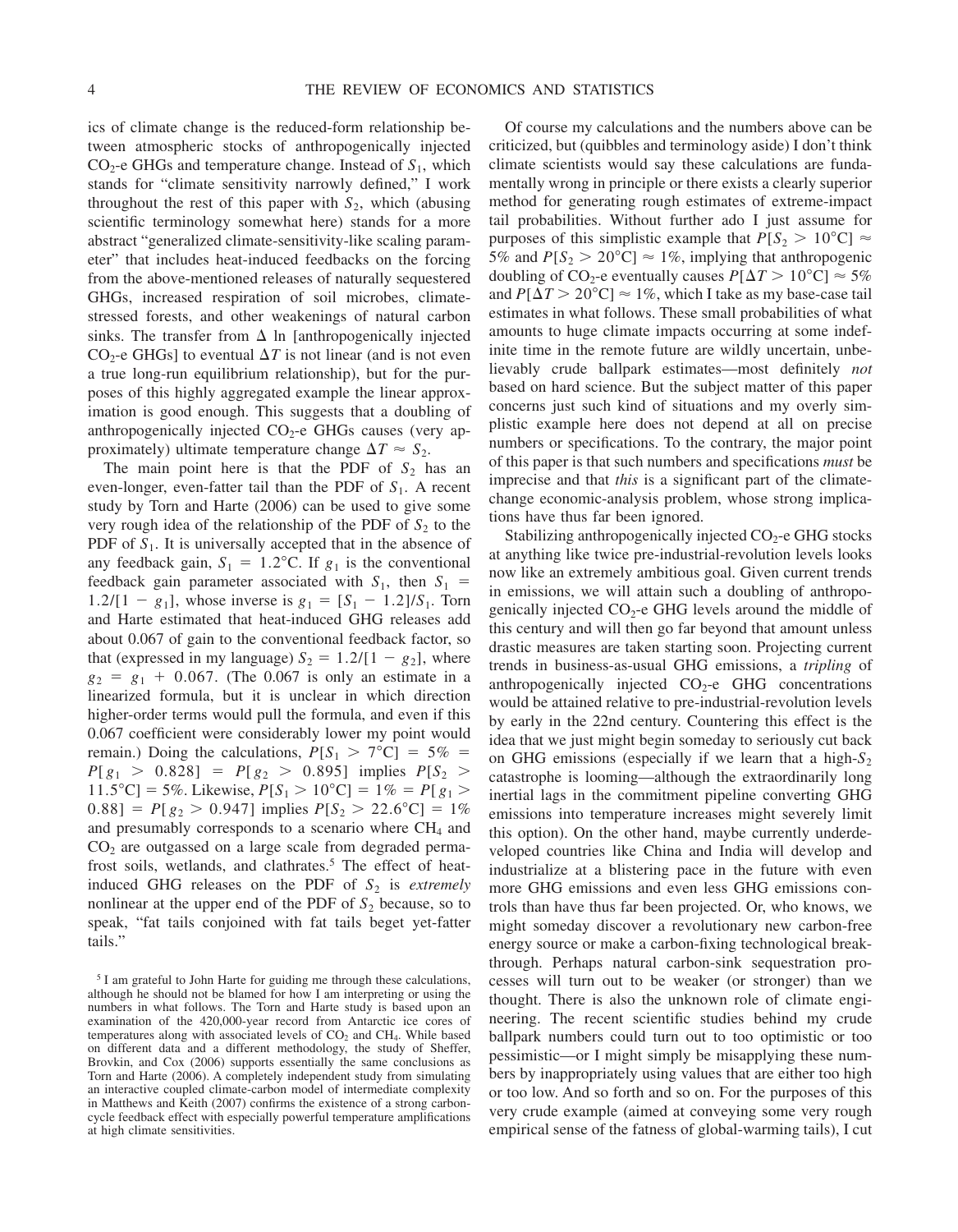through the overwhelming enormity of climate-change uncertainty and the lack of hard science about tail probabilities by sticking with the overly simplistic story that  $P[S_2 >$  $10^{\circ}$ C]  $\approx$   $P[\Delta T > 10^{\circ}$ C]  $\approx$  5% and  $P[S_2 > 20^{\circ}$ C]  $\approx$  $P[\Delta T > 20^{\circ}\text{C}] \approx 1\%$ . I can't know precisely what these tail probabilities are, of course, but no one can—and *that* is the point here. To paraphrase again the overarching theme of this example: the moral of the story does not depend on the exact numbers or specifications in this drastic oversimplification, and if anything it is enhanced by the fantastic uncertainty of such estimates.

It is difficult to imagine what  $\Delta T \approx 10^{\circ}\text{C}$ –20<sup>o</sup>C might mean for life on Earth, but such high temperatures have not been seen for hundreds of millions of years and such a rate of change over a few centuries would be unprecedented even on a timescale of billions of years. Global average warming of 10°C–20°C masks tremendous local and seasonal variation, which can be expected to produce temperature increases *much* greater than this at particular times in particular places. Because these hypothetical temperature changes would be geologically instantaneous, they would effectively destroy planet Earth as we know it. At a minimum such temperatures would trigger mass species extinctions and biosphere ecosystem disintegration matching or exceeding the immense planetary die-offs associated in Earth's history with a handful of previous geoenvironmental mega-catastrophes. There exist some truly terrifying consequences of mean temperature increases  $\approx 10^{\circ}$ C–20°C, such as disintegration of Greenland's and at least the western part of the Antarctic's ice sheets with dramatic raising of sea level by perhaps thirty meters or so, critically important changes in ocean heat transport systems associated with thermohaline circulations, complete disruption of weather, moisture and precipitation patterns at every planetary scale, highly consequential geographic changes in freshwater availability, and regional desertification.

Alloftheabove-mentionedhorrifyingexamplesofclimatechange mega-disasters are incontrovertibly possible on a timescale of centuries. They were purposely selected to come across as being especially lurid in order to drive home a valid point. The tiny probabilities of nightmare impacts of climate change are all such crude ballpark estimates (and they would occur so far in the future) that there is a tendency in the literature to dismiss altogether these highly uncertain forecasts on the "scientific" grounds that they are much too speculative to be taken seriously. In a classicalfrequentist mindset, the tiny probabilities of nightmare catastrophes are so close to 0 that they are highly statistically insignificant at any standard confidence level, and one's first impulse can understandably be to just ignore them or wait for them to become more precise. The main theme of this paper contrasts sharply with the conventional wisdom of *not* taking seriously extreme-temperature-change probabilities *because* such probability estimates aren't based on hard science and are statistically insignificant. This paper shows

that the exact opposite logic holds by giving a rigorous Bayesian sense in which, other things being equal, the more speculative and fuzzy are the tiny tail probabilities of extreme events, the less ignorable and the more serious is the impact on present discounted expected utility for a risk-averse agent.

Oversimplifying enormously here, how warm the climate ultimately gets is approximately a product of two factors anthropogenically injected  $CO<sub>2</sub>$ -e GHGs and a critical climate-sensitivity-like scaling multiplier. Both factors are uncertain, but the scaling parameter is more open-ended on the high side with a much longer and fatter upper tail. This critical scale parameter reflecting huge scientific uncertainty is then used as a multiplier for converting aggregated GHG emissions—an input mostly reflecting economic uncertainty—into eventual temperature changes. Suppose the true value of this scaling parameter is unknown because of limited past experience, a situation that can be modeled as if inferences must be made inductively from a finite number of data observations. At a sufficiently high level of abstraction, each data point might be interpreted as representing an outcome from a particular scientific or economic study. This paper shows that having an uncertain scale parameter in such a setup can add a significant tail-fattening effect to posterior-predictive PDFs, even when Bayesian learning takes place with arbitrarily large (but finite) amounts of data. Loosely speaking, the driving mechanism is that the operation of taking "expectations of expectations" or "probability distributions of probability distributions" spreads apart and fattens the tails of the reduced-form compounded posterior-predictive PDF. It is inherently difficult to learn from finite samples alone enough about the probabilities of extreme events to thin down the bad tail of the PDF because, by definition, we don't get many datapoint observations of such catastrophes. The paper will show that a generalization of this form of interaction can be repackaged and analyzed at an even higher level of abstraction as an aggregative macroeconomic model with essentially the same reduced form (structural uncertainty about some unknown open-ended scaling parameter amplifying an uncertain economic input). This form of interaction (coupled with finite data, under conditions of everywherepositive relative risk aversion) can have very strong consequences for CBA when catastrophes are theoretically possible, because in such circumstances it can drive applications of EU theory much more than anything else, including discounting.

When fed into an economic analysis, the great openended uncertainty about eventual mean planetary temperature change cascades into yet much greater, yet much more open-ended uncertainty about eventual changes in welfare. There exists here a very long chain of tenuous inferences fraught with huge uncertainties in every link beginning with unknown base-case GHG emissions; then compounded by huge uncertainties about how available policies and policy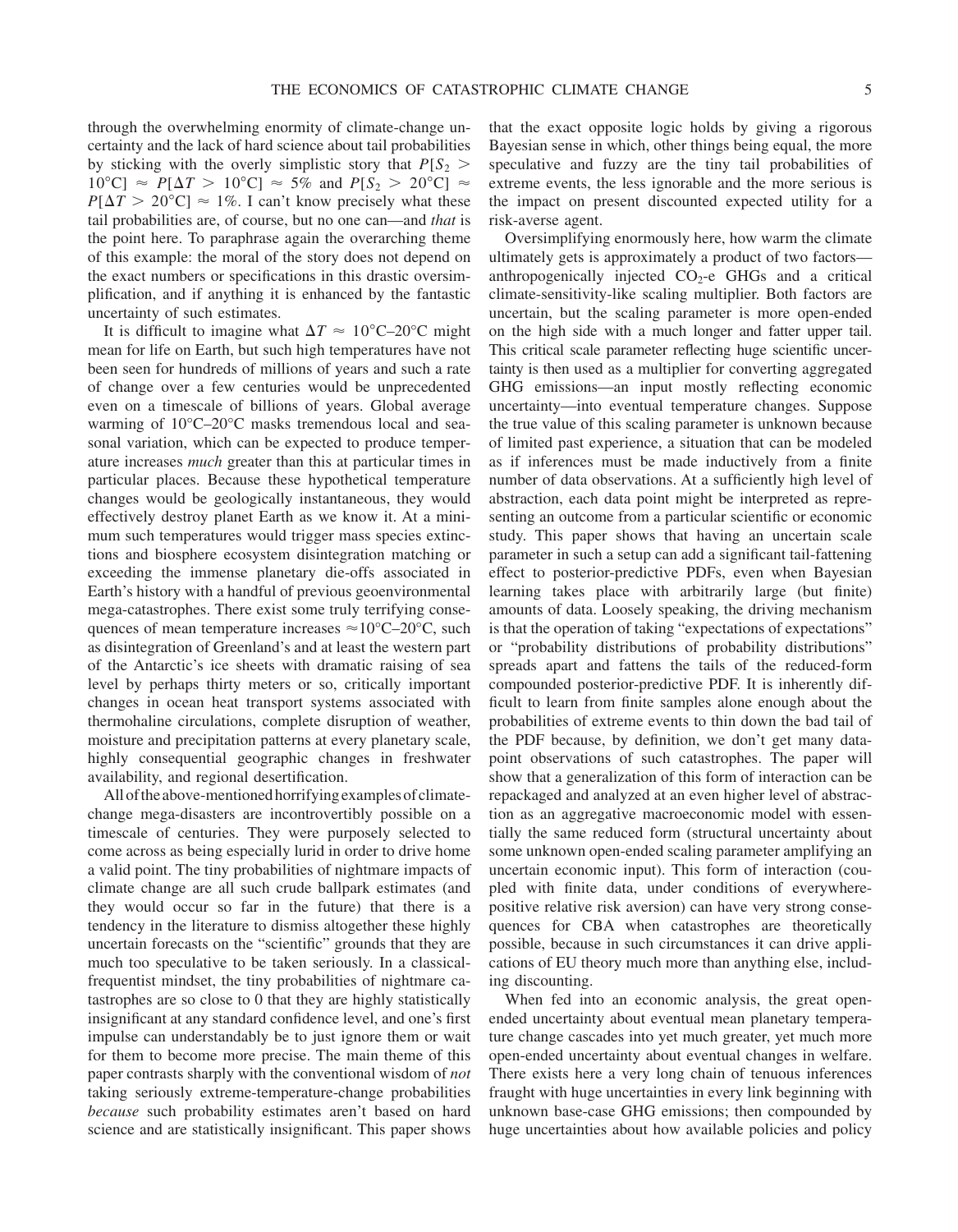levers transfer into actual GHG emissions; compounded by huge uncertainties about how GHG-flow emissions accumulate via the carbon cycle into GHG-stock concentrations; compounded by huge uncertainties about how and when GHG-stock concentrations translate into global mean temperature changes; compounded by huge uncertainties about how global mean temperature changes decompose into regional temperature and climate changes; compounded by huge uncertainties about how adaptations to, and mitigations of, climate-change damages are translated into utility changes—especially at a regional level; compounded by huge uncertainties about how future regional utility changes are aggregated—and then how they are discounted—to convert everything into expected-present-value global welfare changes. The result of this immense cascading of huge uncertainties is a reduced form of truly stupendous uncertainty about the aggregate expected-present-discounted utility impacts of catastrophic climate change, which mathematically is represented by a very spread out, very fat-tailed PDF of what might be called "welfare sensitivity."

Even if a generalized climate-sensitivity-like scaling parameter such as  $S_2$  could be bounded above by some big number, the value of "welfare sensitivity" is effectively bounded only by some *very* big number representing something like the value of statistical civilization as we know it or maybe even the value of statistical life on Earth as we know it. This is the essential point of this simplistic motivating example. Suppose it were granted for the sake of argument that an abstract climate-sensitivity-like scaling parameter such as  $S_2$  might somehow be constrained at the upper end by some fundamental law of physics that assigns a probability of *exactly* 0 to temperature change being above some critical physical constant instead of continuously higher temperatures occurring with continuously lower probabilities trailing off asymptotically to 0. Even granted such an upper bound on  $S_2$ , the essential point here is that the enormous unsureness about (and enormous sensitivity of CBA to) an arbitrarily imposed "damages function" for high temperature changes makes the relevant reduced-form criterion of welfare sensitivity to a fat-tailed generalized scaling parameter seem almost unbelievably uncertain at high temperatures—to the point of being essentially unbounded for practical purposes.

#### **III. The Model**

Let *C* be reduced-form consumption that has been adjusted for welfare by subtracting out all damages from climate change. Adaptation and mitigation are considered to be already included in *C*. Present consumption is normalized as  $C_0 \equiv 1$ . Suppose to begin with that the representative agent has a standard familiar utility function of CRRA (constant relative risk aversion) form

$$
U(C) = \frac{C^{1-\eta}}{1-\eta} \tag{1}
$$

with coefficient  $\eta$ . Marginal utility is  $U'(C) = C^{-\eta}$ . Later I consider non-CRRA utility.

For analytical crispness, the model of this paper has only two periods—the present and the future. Applied to climate change, I interpret the future as being very roughly about two centuries hence. By using such a sharp formulation I downplay the ability to learn and adapt gradually over time. Likewise I repress the fact that higher  $\Delta T$  values are correlated with later times of arrival. I argue subsequently in the paper that key insights of this model will remain, *mutatis mutandis,* when additional real-world complexities are layered on—including a more detailed specification of the economics of climate change that incorporates learning along with a realistically long inertial time lag from emitted GHGs to eventual  $\Delta T$ . The main purpose of this paper is to lay out the essential structure of my argument as simply as possible, leaving more realistic refinements for later work.

Instead of working directly with future damages-adjusted consumption *C*, in this paper it is more convenient to work with (and think in terms of) ln *C*. If present consumption is normalized to unity, then the growth of consumption between the two periods is

$$
Y \equiv \ln C,\tag{2}
$$

where in this model *Y* is a random variable (RV) capturing *all* uncertainty that influences future values of ln *C*, including damages of adverse climate change. Throughout this paper, *Y* encapsulates the reduced-form uncertainty that is at the abstract core of an economic analysis of climate change: the relationship between uncertain post-damages welfareadjusted *C* and uncertain  $\Delta T$  in the background. Thus, the RV *Y* is to be interpreted as implicitly being some transfer function of the RV  $\Delta T$  of form  $Y = F(\Delta T)$ , so that equation (2) means  $C = \exp(F(\Delta T))$ . For simplicity, in this paper I effectively take  $F(\Delta T)$  to be of the linear form  $F(\Delta T)$  =  $G - \gamma \Delta T$  with known positive constants *G* and  $\gamma$ , but it could be of the quadratic form  $F(\Delta T) = G - \gamma(\Delta T)^2$  or of many other forms. The essence of the structural-uncertainty problem in the economics of climate change concerns the process by which we come to understand underlying structure. Here one requires a model of how inductive knowledge is acquired. This core issue is modeled starkly at a very high reduced-form level of abstraction. I simply pretend the inference mechanism is *as if* we learn the indirect effect of *T* on *C* via direct observations of past realizations of *Y*, which are subsequently incorporated into a Bayesianupdated reduced-form posterior-predictive PDF of *Y*.

With time-preference parameter  $\beta$  ( $0 < \beta \le 1$ ), the "stochastic discount factor" or "pricing kernel" is

$$
M(C) = \beta \frac{U'(C)}{U'(1)} = \beta \exp(-\eta Y). \tag{3}
$$

The amount of present consumption the agent would be willing to give up in the present period to obtain one extra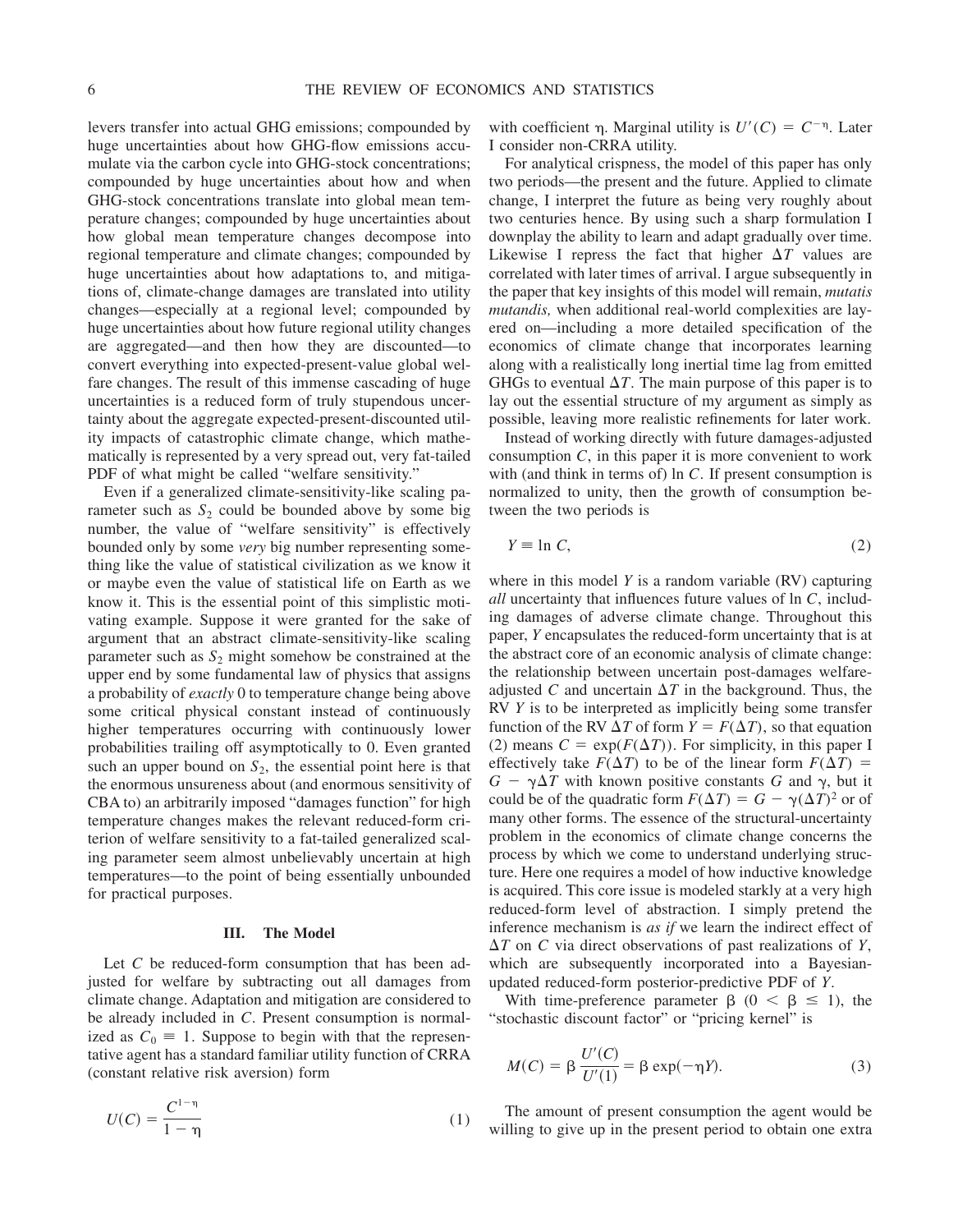sure unit of consumption in the future period is  $E[M]$  =  $\beta E[\exp(-\eta Y)]$ , which is a kind of shadow price for discounting future costs and benefits in project analysis. Throughout the paper I use this price of a future sure unit of consumption *E*[*M*] as the single most useful overall indicator of the present cost of future uncertainty. Other like indicators—such as welfare-equivalent deterministic consumption or willingness to pay to avoid uncertainty—give similar results, but the required analysis in terms of meanpreserving spreads and so forth is slightly more elaborate and slightly less intuitive. Focusing on the behavior of *E*[*M*] is understood in this paper, therefore, as being a metaphor for understanding what drives the results of *all* utility-based welfare calculations in situations of potentially unlimited exposure to catastrophic impacts.

Using standard notation, let lowercase *y* denote a realization of the uppercase RV *Y*. If *Y* has PDF *f*( *y*), then

$$
E[M] = \beta \int_{-\infty}^{\infty} e^{-\eta y} f(y) dy,
$$
 (4)

which means that *E*[*M*] is essentially the Laplace transform or moment-generating function (MGF) of *f*( *y*). Properties of the expected stochastic discount factor are thus the same as properties of the MGF of a PDF, about which a great deal is already understood.

A prime example of equation (4) is the special case where  $Y \sim N(\mu, s^2)$ , which yields the familiar log normal formula

$$
E[M] = \exp\left(-\delta - \eta\mu + \frac{1}{2}\eta^2 s^2\right),\tag{5}
$$

where  $\delta = -\ln \beta$  is the instantaneous rate of pure time preference. Equation (5) shows up in innumerable assetpricing Euler equation applications as the expected value of the stochastic discount factor or pricing kernel when consumption is log normally distributed. Expression (5) is also the basis of the well-known generalized-Ramsey formula for the risk-free interest rate

$$
r^f = \delta + \eta \mu - \frac{1}{2} \eta^2 s^2,
$$
\n<sup>(6)</sup>

which (in its deterministic form, for the special case  $s = 0$ ) plays a key role in recent debates about what social interest rate to use for intergenerational cost-benefit discounting of policies to mitigate GHG emissions. This intergenerationaldiscounting debate has mainly revolved around choosing "ethical" values of the rate of pure time preference  $\delta$ , but this paper will demonstrate that, for any  $\eta > 0$ , the effect of  $\delta$  in formula (6) is theoretically overshadowed by the effect of the uncertain scaling parameter *s*. It should be borne in mind that equation (6) is an annuitized version of an interest-rate formula being used here for discounting future

climate changes that will play itself out over a timescale of two centuries or so.

To create families of probability distributions that are simultaneously fairly general and analytically tractable, the following generating mechanism is employed. Suppose *Z* represents an RV normalized to have mean 0 and variance 1. Let  $\phi(z)$  be any piecewise-continuous PDF satisfying  $\int_{-\infty}^{\infty} z \phi(z) dz = 0$  and  $\int_{-\infty}^{\infty} z^2 \phi(z) dz = 1$ , where it should be noted that the PDF  $\phi(z)$  is allowed to be extremely general. For example, the distribution of *Z* might have finite support (like the uniform distribution, which signifies that unbounded catastrophes will be absolutely excluded conditional on the value of the finite lower support being known), or it might have unbounded range (like the normal, which allows unbounded catastrophes to occur but assigns them a thin bad tail *conditional* on the variance being known). The only restrictions placed on  $\phi(z)$  are the weak regularity conditions that  $\phi(z) > 0$  within some neighborhood of  $z =$ 0, and that  $E[\exp(-\alpha z)] < \infty$  for all  $\alpha > 0$ , which is automatically satisfied if *Z* has finite lower support.

With  $\mu$  and  $s > 0$  given, make the affine change of RV:  $Y = sZ + \mu$ . The conditional PDF of *y* is then

$$
h(y|s) = \frac{1}{s} \Phi\left(\frac{y - \mu}{s}\right),\tag{7}
$$

where  $\mu$ , *s* are structural parameters having the interpretation:  $\mu = E[Y], s^2 = V[Y].$ 

For this paper, what matters most is structural uncertainty about the scale parameter controlling the tail spread of a probability distribution, which is the most critical unknown in this setup. This scale parameter *s* may be loosely conceptualized as a highly stylized abstract generalization of a climate-sensitivity-like amplifying or scaling multiplier resembling *S*<sub>2</sub>. (In this crude analogy,  $Z \leftrightarrow \Delta$  ln  $CO_2/\ln 2$ ,  $SZ \leftrightarrow \Delta T$ ,  $Y \leftrightarrow G - \gamma \Delta T$ .) Without significant loss of generality, assume for ease of exposition that in equation (7) the mean  $\mu$  is known, while the standard-deviation scale parameter *s* is unknown. The case where  $\mu$  and *s* are both unknown involves more intricate notation but otherwise gives essentially identical results.

The point of departure here is that the conditional PDF of growth rates  $h(y|s)$  is given to the agent in the form of equation (7) and, while the true value of *s* is unknown, the situation is *as if* some finite number of i.i.d. observations are available on which to base an estimate of *s* via some process of inductive reasoning. Suppose that the agent has observed the random sample  $y = (y_1, \ldots, y_n)$  of growth-rate data realizations from *n* independent draws of the distribution  $h(y|s)$  defined by equation (7) for some unknown fixed value of *s*. An example relevant to this paper is where the sample space represents the outcomes of various economicscientific studies and the data  $y = (y_1, \ldots, y_n)$  are interpreted at a very high level of abstraction as the findings of *n* such studies. If we are allowed to make the further abstraction that "inductive knowledge" is what we learn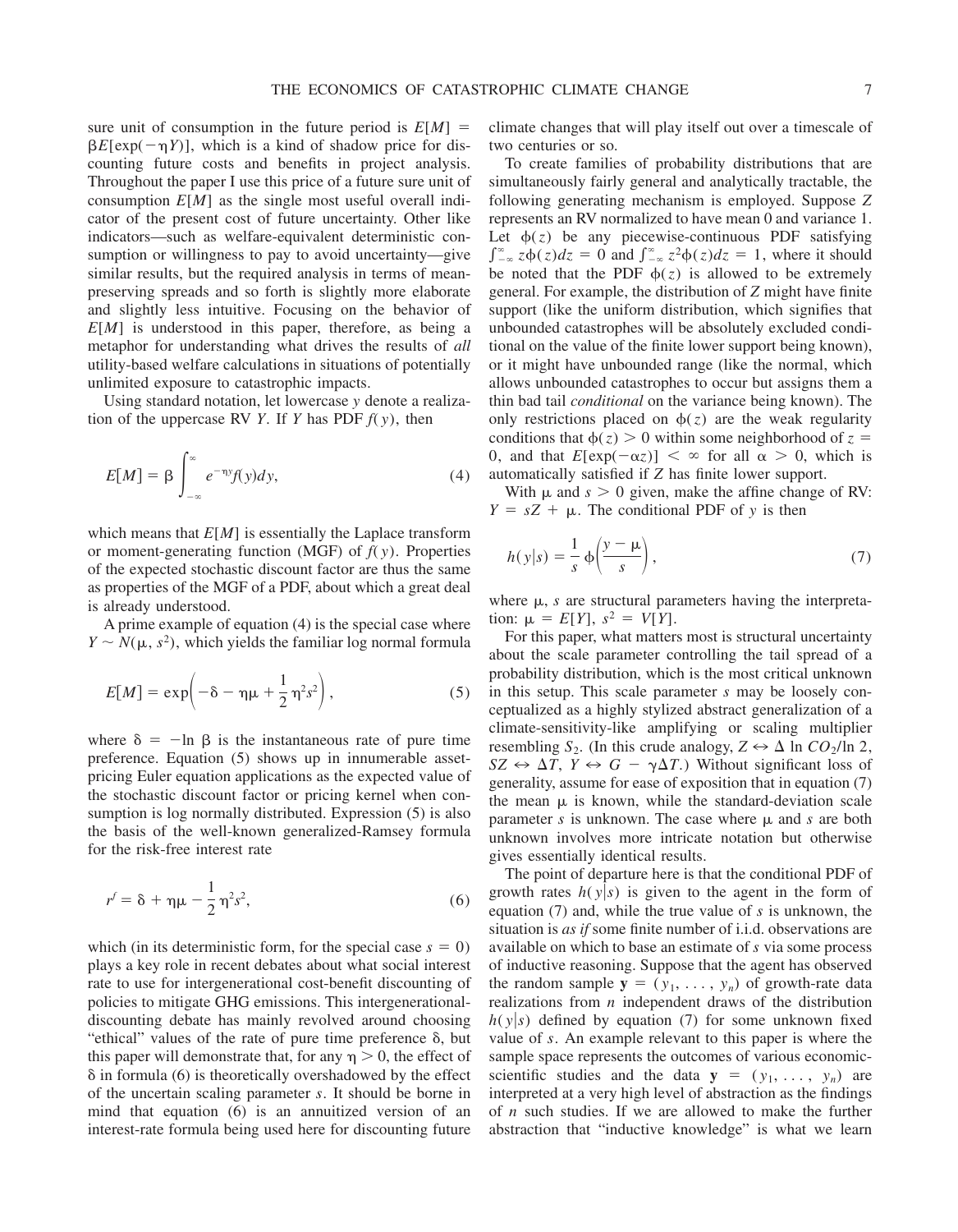from empirical data-evidence, then *n* here can be crudely interpreted as a measure of the degree of inductive knowledge of the situation.

The likelihood function is

$$
L(s; \mathbf{y}) \propto \prod_{j=1}^{n} h(y_j|s). \tag{8}
$$

Choose the prior PDF of *S* as

$$
p_0(s) \propto s^{-k} \tag{9}
$$

for some number *k*, crudely identifiable with the strength of prior knowledge. As *k* can be chosen to be arbitrarily large, the nondogmatic prior distribution (9) can be made to place arbitrarily small prior probability weight on big values of *s*. It should be appreciated that any scale-invariant prior must be of the form (9). Scale invariance (discussed in the Bayesian-statistical literature) is considered desirable as a description of a "noninformative" reference or default prior that favors no particular value of the scaling parameter *s* over any other. For such a noninformative reference or default prior, it seems not unreasonable to impose a condition of scale invariance from first principles. Suppose that the action taken in any decision problem should not depend upon the unit of measurement. Then the only prior consistent with this plausible principle of scale invariance holding over *all* possible decision problems must satisfy the condition  $p_0(s) \propto p_0(\alpha s)$ , and the only way this can hold for all  $\alpha > 0$ ,  $s > 0$  is when the (necessarily improper) PDF has form (9).

The posterior PDF  $p_n(s|y)$  is proportional to the prior PDF  $p_0(s)$  times the likelihood PDF  $L(s; y)$ :

$$
p_n(s|\mathbf{y}) \propto p_0(s) \prod_{j=1}^n h(y_j|s).
$$
 (10)

Integrating *s* out of equation (7), the unconditional or marginal posterior-predictive PDF of *y* (to be plugged into equation [4]) is

$$
f(y) = \int_0^\infty h(y|s) p_n(s|y) ds.
$$
 (11)

Consider the prototype specification:  $Z \sim N(0, 1)$ ;  $Y|\mu$ ,  $s \sim N(\mu, s^2)$ ;  $\mu$  known; PDF of *s* is equation (10). Sample variance is  $v_n = \sum_{j=1}^n (y_j - \mu)^2/n$ . Any standard textbook on Bayesian statistical theory indicates that, for this prototype case, the posterior-predictive PDF (11) is the Student-*t*

$$
f(y) \propto \left(1 + \frac{(y - \mu)^2}{n v_n}\right)^{-(n+k)/2} \tag{12}
$$

with  $n + k$  degrees of freedom. Asymptotically, the limiting tail behavior of equation (12) is a fat-tailed power-law PDF whose exponent is the sum of inductive plus prior knowledge  $n + k$ .

When the posterior-predictive distribution of *Y* is equation (12) (from *s* being unknown), then equation (4) becomes

$$
E[M] = +\infty,\tag{13}
$$

because the MGF of a Student-*t* distribution is infinite.<sup>6</sup> What accounts technically for the economically stunning counterintuitiveness of the finding (13) is a form of pointwise but nonuniform convergence. When  $n \to \infty$  in equation  $(12)$ ,  $f(y)$  becomes the familiar normal form  $exp(-(y - \mu)^2/2v_\infty^2)$ , which then, as  $y \to -\infty$ , approaches 0 faster than  $exp(-\eta y)$  approaches infinity, thereby leading to the well-known finite formula (5) for *E*[*M*]. Given any fixed *n*, on the other hand, as  $y \rightarrow -\infty$ expression (12) tends to 0 only as fast as the power-law polynomial  $(-y)^{-(n+k)}$ , so that now in formula (4) it is the exponential term  $exp(-\eta y)$  that dominates asymptotically, thereby causing  $E[M] \rightarrow +\infty$ .

Something quite extraordinary seems to be happening here, which is crying out for further elucidation! Thousands of applications of EU theory in thousands of articles and books are based on formulas like (5) or (6). Yet when it is acknowledged that *s* is unknown (with a standard noninformative reference prior) and its value in formula (5) or (6) must instead be inferred as if from a data sample that can be *arbitrarily large* (but finite), expected marginal utility explodes. The question then naturally arises: What is EU theory trying to tell us when its conclusions for a host of important applications—in CBA, asset pricing, and many other fields of economics—seem so sensitive merely to the recognition that conditioned on finite realized data the distribution implied by the normal is the Student-*t*?

The Student-*t* "child" posterior-predictive density from a large number of observations looks almost exactly like its bell-shaped normal "parent" except that the probabilities are somewhat more stretched out, making the tails appear relatively fatter at the expense of a slightly flatter center. In the limit, the ratio of the fat Student-*t* tail probability divided by the thin normal tail probability approaches infinity, even while both tail probabilities are approaching 0. Intuitively, a

<sup>6</sup> The example in this section with these particular functional forms leading to existence problems from indefinite expected-utility integrals blowing up was first articulated in the important pioneering note of Geweke (2001). Weitzman (2007a) extended this example to a nonergodic evolutionary stochastic process and developed some implications for asset pricing in a nonstationary setting. For the application here to the economics of catastrophic climate change I believe the nonergodic evolutionary formulation is actually more relevant and gives stronger insights, but it is just not worth the additional complexity for what is essentially an applied paper whose basic points are adequately conveyed by the simpler stationary case. The same comment applies to modeling the PDFs of  $S_1$ ,  $S_2$ , or  $\Delta T$  in a less abstract way that ties the analysis more directly and more specifically to the scientific climate-change literature as it stands now.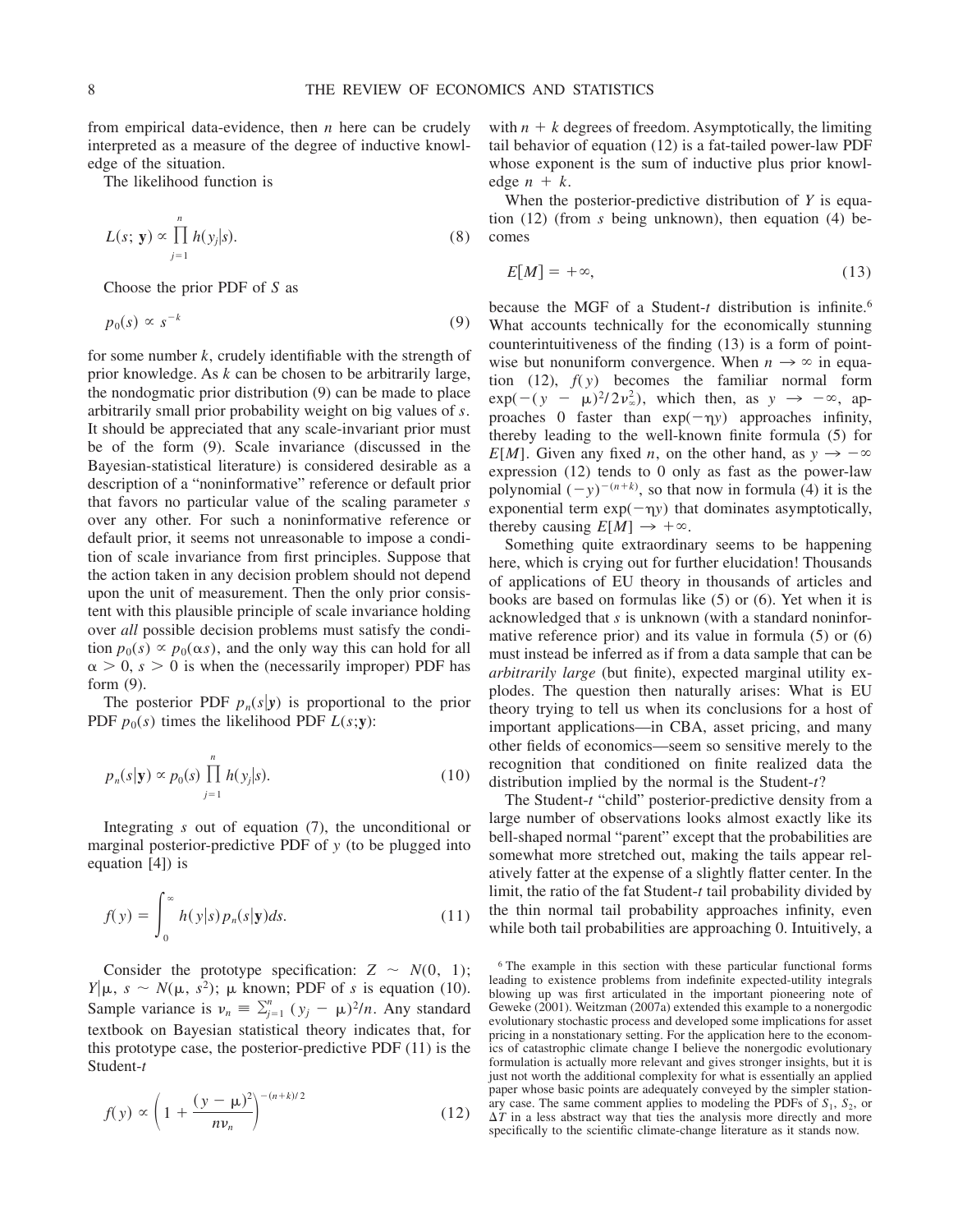normal density "becomes" a Student-*t* from a tail-fattening spreading-apart of probabilities caused by the variance of the normal having itself a (inverted gamma) probability distribution. It is then no surprise from EU theory that people are more averse qualitatively to a relatively fat-tailed Student-*t* posterior-predictive child distribution than they are to the relatively thin-tailed normal parent which begets it. A perhaps more surprising consequence of EU theory is the quantitative strength of this endogenously derived aversion to the effects of unknown tail structure. The story behind this quantitative strength is that fattened posteriorpredictive bad tails represent structural or deep uncertainty about the possibility of rare high-impact disasters that using colorful language here—"scare" any agent having a utility function with relative risk aversion everywhere bounded above 0.

#### **IV. The Key Role of a "VSL-Like Parameter"**

To jump ahead of the story just a bit, last section's general model has essentially the same unsettling property as the disturbing Normal  $\rightarrow$  Student-*t* example given at the end of the section—namely that *E*[*M*] is unbounded. The core underlying problem is the difficulty of learning limiting tail behavior inductively from finite data. Seemingly thin-tailed probability distributions (like the normal), which are actually only thin-tailed conditional on known structural parameters of the model (like the standard deviation), become tail-fattened (like the Student-*t*) after integrating out the structural-parameter uncertainty. This core issue is generic and cannot be eliminated in any clean way. When combined with unlimited downside exposure it must influence any utility function sensitive to low values of consumption.

Technically, for the analysis to proceed further some mathematical mechanism is required to close the model in the sense of bounding *E*[*M*]. A variety of bounding mechanisms are possible, with the broad general conclusions of the model not being tied to any one particular bounding mechanism. This paper closes the model by placing an ad hoc positive lower bound on consumption, which is denoted *D* (for "death"), so that always  $C \ge D > 0$ . The lower bound *D* is not *completely* arbitrary, however, because it can be related conceptually to a "fear of ruin" or a "value of statistical life" (VSL) parameter.7 This has the advantage of tying conclusions to a familiar economic concept whose ballpark estimates can at least convey some extremely crude

quantitative implications for the economics of climate change. In this empirical sense the glass is half full (which is more than can be said for other ways of closing this model). However, the glass is half empty in the empirical sense that an accurate CBA of climate change can end up being distressingly dependent on some very large VSL-like coefficient about whose size we are highly unsure.

The critical coefficient that is behind the lower bound on consumption is called the *VSL-like parameter* and is denoted  $\lambda$ . This "VSL-like parameter"  $\lambda$  is intended to be akin to the already somewhat vague concept of the value of a human statistical life, only in the context here it represents the yet far fuzzier concept of something more like the value of statistical civilization as we know it, or perhaps even the value of statistical life on Earth (as we know it). In this paper I am just going to take  $\lambda$  to be some very big number that indirectly controls the convergence of the integral defining *E*[*M*] by implicitly generating a lower bound  $D(\lambda) > 0$  on consumption. An empirical first approximation of  $\lambda$  (normalized per capita) might be given by conventional estimates of the value of a statistical human life, which may be much too small for the purposes at hand but will at least give some crude empirical idea of what is implied numerically as a point of departure.

The basic idea is that a society trading off a decreased probability of its own catastrophic demise against the cost of lowering the probability of that catastrophe is facing a decision problem conceptually analogous to how a person might make a tradeoff between decreased consumption as against a lower probability of that person's own individually catastrophic end. However artificial or peculiar the use of a VSL-like parameter to close this model might seem in a context of global climate change, other ways of closing this model seem to me even more artificial or peculiar. I am not trying to argue that a VSL-like parameter (as described above) naturally and intuitively suggests itself as a great candidate for closing this model—I am just saying that it seems better than the alternatives. In this spirit, suppose for the sake of developing the argument that the analysis is allowed to proceed as if the treatment of the most catastrophic conceivable impact of climate change is very roughly analogous to the simplest possible economic model of the behavior of an individual agent who is trading off increased consumption against a slightly increased probability of death.

Let *D* be a disastrously low value of consumption representing the analog of a starvation level, below which the individual dies. Let the utility associated with death be normalized at 0. The utility function  $U(C; D)$  is chosen to be of the analytically convenient CRRA form

$$
U(C; D) = \frac{C^{1-\eta} - D^{1-\eta}}{1-\eta}
$$
 (14)

for  $C \geq D$ , and  $U(C; D) \equiv 0$  for  $0 \leq C \leq D$ . The constant CRRA coefficient in equation  $(14)$  is  $\eta$ .

<sup>&</sup>lt;sup>7</sup> The parameter  $\lambda$  that is being used here to truncate the extent of catastrophic damages is akin to the "fear of ruin" coefficient introduced by Aumann and Kurz (1977) to characterize an individual's "attitude toward risking his fortune" in binary lotteries. Foncel and Treich (2005) later analyzed this fear-of-ruin coefficient and showed that it is basically the same thing analytically as VSL. The particular utility function I use later in this section is essentially identical (but with a different purpose in a different context) to a specification used recently by Hall and Jones (2007), which, according to them, is supported by being broadly consistent with a wide array of stylized facts about health spending and empirical VSL estimates.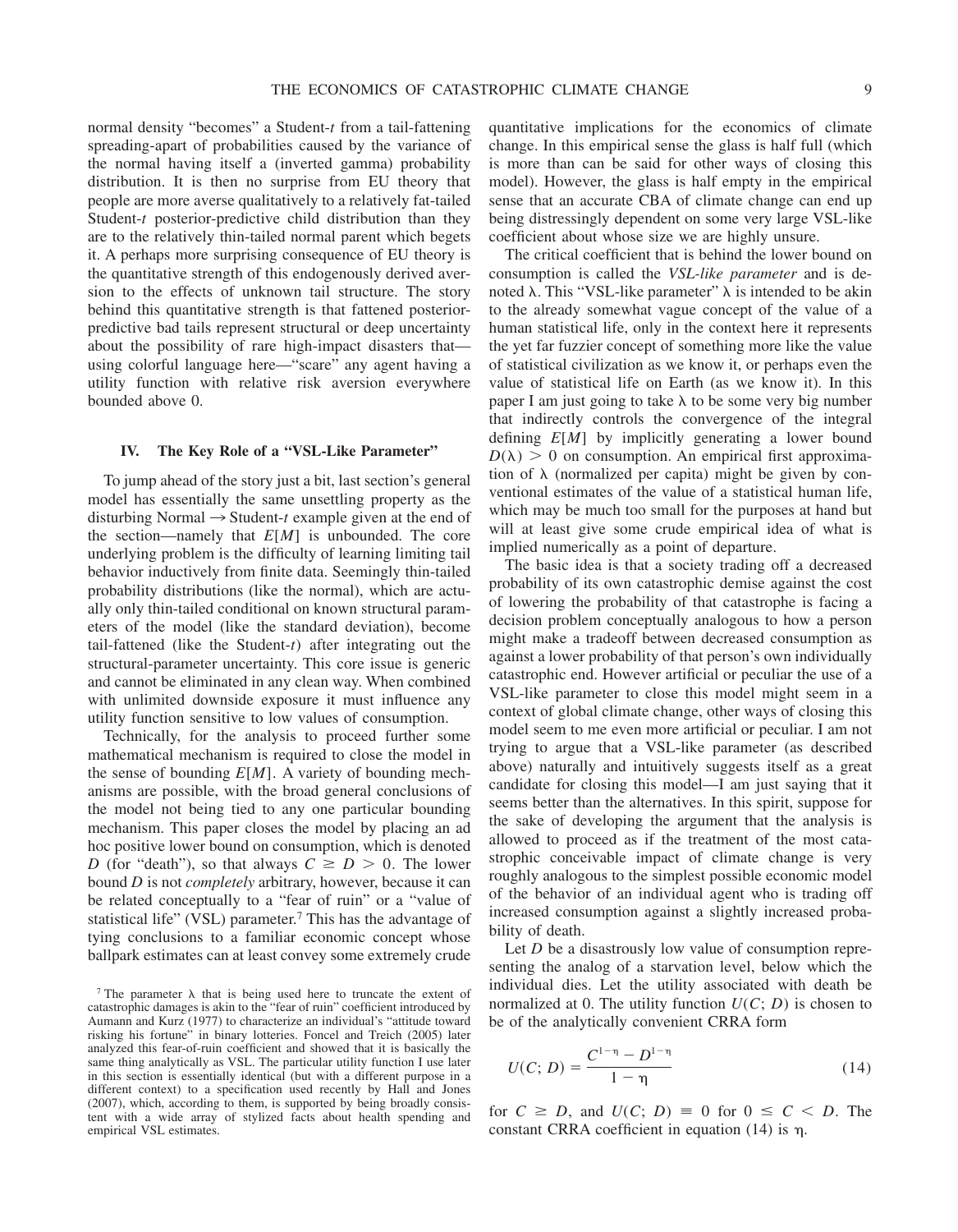Without loss of generality, current consumption is normalized as it was before at  $C = 1$ . For simplicity, suppose the agent begins with something close to a zero probability of death in the current period. Let  $A(q)$  be the amount of extra consumption the individual requires within this period to exactly compensate for  $P[C \leq D] = q$  within this period. In free translation, *q* is the probability of death. From EU theory,  $A(q)$  satisfies the equation  $(1 - q)U(1 + q)$  $A(q)$ ; *D*) =  $U(1; D)$ , which, when differentiated with respect to *q* and evaluated at  $q = 0$  yields

$$
-U(1;D) + U_1(1;D)\lambda = 0,
$$
\n(15)

where  $\lambda \equiv A'(0)$ . Note that the "VSL-like parameter"  $\lambda$  is defined as the rate of substitution between consumption and mortality risk, here being  $A'(0)$ .

Equation (15) can be inverted to give the implied lower bound on consumption *D* as an implicit function of the VSL-like parameter  $\lambda$ . Inverting equation (15) for isoelastic utility function (14) yields

$$
D(\lambda) = [1 + (\eta - 1)\lambda]^{-1/(\eta - 1)}.
$$
 (16)

To ensure the reasonable condition that  $D(\lambda)$  in equation (16) declines monotonically in  $\lambda$  requires that  $\eta > 1$ , which is hereby assumed.

From a wide variety of empirical studies in disparate contexts, a plausible value of the coefficient of relative risk aversion might be 2.8 Very rough ballpark estimates of the per capita value of a statistical human life might be of the order of magnitude of a hundred times per capita consumption.<sup>9</sup> Plugging  $\eta \approx 2$ ,  $\lambda \approx 100$  into formula (16) gives  $D(100) \approx 0.01$ . An interpretation of  $\lambda$  as a parameter representing the per capita value of statistical civilization or the per capita value of statistical life on Earth (as we currently know or understand these concepts) presumably involves much higher values of  $\lambda$  than  $\approx$  100. Choosing, for example,  $\lambda \approx 1,000$  gives  $D(1,000) \approx 0.001$ . In any event, I note here for later reference that a Monte Carlo simulation assessing the EU impacts of losing up to 99% (much less 99.9%) of welfare-equivalent consumption in the bad fat tail is very different from any simulations now being done with any existing empirical model of climate change.

#### **V. The Dismal Theorem**

Let  $E[M|\lambda]$  represent the expected value of a stochastic discount factor  $M(C)$  given by formula (3) when  $C \geq D(\lambda)$ (or, equivalently,  $Y \geq \ln D(\lambda)$ ) and given by  $M(C) =$  $(D(\lambda))^{-\eta}$  when  $C < D(\lambda)$  (or, equivalently,  $Y < \ln D(\lambda)$ ), where  $D(\lambda)$  is defined by equation (16). The following "dismal theorem" (hereafter sometimes abbreviated "DT") shows under quite general circumstances what happens to the price of future consumption  $E[M|\lambda]$  when  $\lambda$  might be *very* big.

**Theorem 1.** *For* **any given** *n and k,*

$$
\lim_{\lambda \to \infty} E[M|\lambda] = +\infty. \tag{17}
$$

**Proof.** Combining the interpretation of  $D(\lambda)$  from equation  $(16)$  with equations  $(4)$  and  $(11)$ —and tracing the links of equations from (16) all the way back to (7)—implies that

$$
E[M|\lambda] \propto \int_0^\infty \frac{1}{s^{k+n+1}} \prod_{j=1}^n \phi\left(\frac{y_j - \mu}{s}\right)
$$
  
 
$$
\times \left[ \int_{\ln D(\lambda)}^\infty e^{-\eta y} \phi\left(\frac{y - \mu}{s}\right) dy \right] ds.
$$
 (18)

Make the change of variable  $z = (y - \mu)/s$ , use the fact from equation (16) that  $D(\infty) = 0$ , and reverse the order of integration to rewrite equation (18) as

$$
\lim_{\lambda \to \infty} E[M|\lambda]
$$
\n
$$
\propto \int_{-\infty}^{\infty} \Phi(z) \left[ \int_{0}^{\infty} e^{-\eta z s} \frac{1}{s^{k+n}} \prod_{j=1}^{n} \Phi\left(\frac{y_{j} - \mu}{s}\right) ds \right] dz.
$$
\n(19)

Pick any value of  $z'$  for which simultaneously  $z' < 0$  and  $\phi(z) > 0$  in an open neighborhood of  $z = z'$ . Then note that

$$
\lim_{s \to \infty} \left\{ e^{-\eta z' s} \frac{1}{s^{k+n}} \right\} = +\infty, \tag{20}
$$

implying equation (19) also approaches  $+\infty$  as  $\lambda \to \infty$ , which concludes this proof sketch.<sup>10</sup>  $\blacksquare$ 

 $8$  Two is the point estimate for  $\eta$  selected by Hall and Jones (2007) in a conceptually similar model and defended by them with references to a wide range of studies on page 61 of their paper.

<sup>9</sup> For this particular application of using a VSL-like parameter to analyze the extent of the worst imaginable climate-change catastrophe, I think that the most one might hope for is accuracy to within about an order of magnitude—anything more being false precision. Even the empirical estimates for the value of a much better defined statistical human life have a disturbingly wide range, but  $\lambda \approx 100$  is roughly consistent with the meta-analysis in Bellavance, Dionne, and Lebeau (2007) or the survey of Viscusi and Aldy (2003).

<sup>10</sup> This is only a highly compressed, loose sketch of the *structure* of a proof. It is being included here primarily to provide *some* motivation for the formulas in the analysis, which comes next, that depend upon equation (20). In this spirit, the purpose of this "proof sketch" is to give at least a minimal quick-and-dirty indication of where equation (20) is coming from. A rigorous proof can be built around the very significant (perhaps even seminal) contribution of Michael Schwarz to decision-making under extreme uncertainty. An important result proved in Schwarz (1999) is that, in the limit, the tails of  $f(y)$  defined by equation (11) are power-law of order  $n + k$ . From this fact, a rigorous proof of theorem 1 then proceeds along the lines sketched here.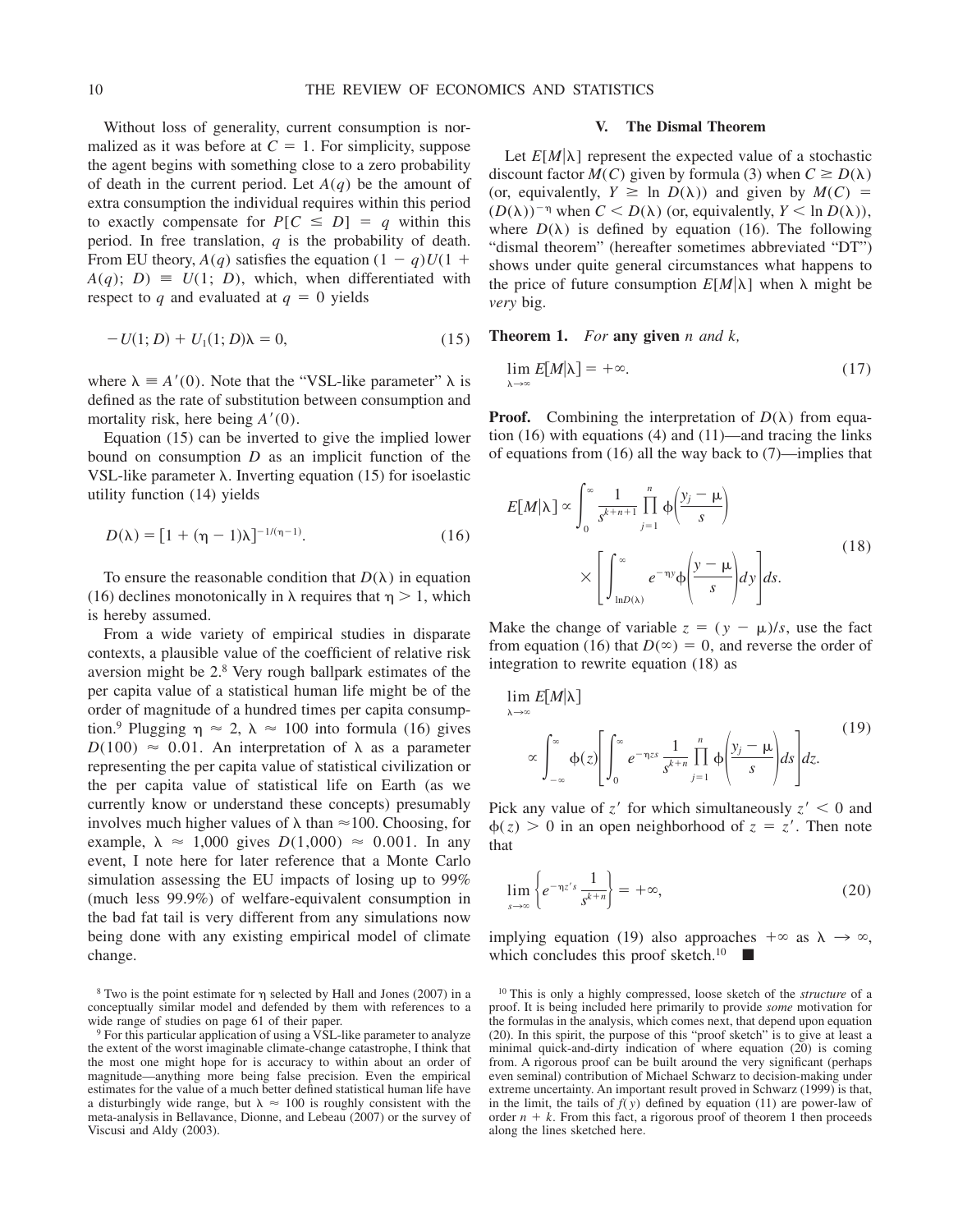The underlying logic behind the strong result of theorem 1 is described by the limiting behavior of equation (20) for large values of *s*. Given any values of *n* and *k*, the *probability* of a disaster declines *polynomially* in the scale *s* of the disaster from equation (20), while the marginal-utility *impact* of a disaster increases *exponentially* in the scale *s* of the disaster. It is intuitive, and can readily be proved, that the tail of the RV *Y* essentially behaves like the tail of the RV *S*. Therefore, irrespective of the original parent distribution, the effect of an uncertain scale parameter fattens the tail of the posterior-predictive child distribution so that it behaves asymptotically like a power-law distribution with coefficient from equation (20) equal to  $n + k$ . In this sense, power-law tails need not be postulated, because they are essentially unavoidable in posterior-predictive PDFs.11 No matter the (finite) number of observations, the race to the bottom of the bad tail between a polynomially contracting probability times an exponentially expanding marginalutility impact is won in the limit every time by the marginalutility impact—for *any* utility function having positive relative risk aversion in the limit as  $C \rightarrow 0^+$ . This point is important: utility isoelasticity per se is inessential to the reasoning here (although it makes the argument easier to understand), because the expected stochastic discount factor  $E[M] \rightarrow +\infty$  in this setup for *any* relatively riskaverse utility function satisfying the curvature requirement inf  $[-CU''(C)/U'(C)] > 0$ .  $C > 0$ 

I want to emphasize emphatically: the key issue here is not a mathematically illegitimate use of the symbol  $+\infty$  in formulas (13) or (17), which incorrectly seems to offer a deceptively easy way out of the dilemma that  $E[M] \rightarrow +\infty$ by somehow discrediting this application of EU theory on the narrow grounds that infinities are not allowed in a legitimate theory of choice under uncertainty. It is easy to put arbitrary bounds on utility functions, to truncate probability distributions arbitrarily, or to introduce ad hoc priors that arbitrarily cut off or otherwise severely dampen high values of *S* or low values of *C*. Introducing any of these changes formally closes the model in the sense of replacing the symbol  $+\infty$  by an arbitrarily large but finite number. Indeed, the model of this paper has been closed in just such a fashion by placing a lower bound on consumption of the form  $C \geq D$ , where the lower bound  $D(\lambda) > 0$  is defined indirectly by a "value of statistical life" parameter  $\lambda$ . However, removing the infinity symbol in this or any other way does not eliminate the underlying problem because it then

comes back to haunt in the form of an arbitrarily large expected stochastic discount factor, whose exact value depends sensitively upon obscure bounds, truncations, severely dampened or cut-off prior PDFs, or whatever other tricks have been used to banish the  $+\infty$  symbol. One can easily remove the  $+\infty$  in formulas (13) or (17), but one cannot so easily remove the underlying economic problem that expected stochastic discount factors—which lie at the heart of cost-benefit, asset-pricing, and many other important applications of EU theory—can become arbitrarily large just from unobjectionable statistical inferences about limiting tail behavior. The take-away message here is that reasonable attempts to constrict the length or the fatness of the "bad" tail (or to modify the utility function) still can leave us with uncomfortably big numbers whose exact value depends nonrobustly upon artificial constraints or parameters that we really do not understand. The only legitimate way to avoid this potential problem is when there exists strong a priori knowledge that restrains the extent of total damages. If a particular type of idiosyncratic uncertainty affects only one small part of an individual's or a society's overall portfolio of assets, exposure is naturally limited to that specific component and bad-tail fatness is not such a paramount concern. However, some very few but very important real-world situations have potentially unlimited exposure due to structural uncertainty about their potentially open-ended catastrophic reach. Climate change potentially affects the whole worldwide portfolio of utility by threatening to drive all of planetary welfare to disastrously low levels in the most extreme scenarios.

The interpretation and application of theorem 1 is sensitive to a subtle but important behind-the-scene tug of war between pointwise but nonuniform limiting behavior in  $\lambda$ and pointwise but nonuniform limiting behavior in *n*. This kind of bedeviling nonuniform convergence haunts fattailed CBA and turns numerical climate-change applications of DT into a practical nightmare. To see more clearly how the issue of determining *E*[*M*] under pointwise but nonuniform convergence plays itself out, suppose that, unbeknownst to the agent, the "true" value of *s* is *s*\*. Since the prior  $p_0(s)$  by equation (9) assigns positive probability to an open interval around *s*\*, the imposed specification has sufficient regularity for large-sample likelihood dominance to cause strong (that is, almost sure) convergence of the posterior distribution (10) of *S* to its true data-generating process (DGP) value  $s = s^*$ . This in turn means that the posterior-predictive PDF of growth rates (11) converges strongly to its true DGP distribution *h*( *ys*\*) and—for *any given*  $\lambda < \infty$ —*E*[*M*| $\lambda$ ] converges strongly to its true value:

$$
n \to \infty \Rightarrow E[M|\lambda] \longrightarrow \beta \int_{-\infty}^{\infty} e^{-\eta y} \frac{1}{s^*} \phi \left(\frac{y-\mu}{s^*}\right) dy. (21)
$$

Condition (21) signifies that for any given  $\lambda < \infty$  (which via equation [16] puts a positive lower bound  $D(\lambda)$  on *C*,

<sup>&</sup>lt;sup>11</sup> As stated here, DT depends upon an invariant prior of the polynomial (aka power-law aka Pareto) form (9), but this is not much of a limitation because *k* can be *any number.* To undo the infinite limit in (17) requires a *noninvariant* prior that additionally approaches 0 faster than *any polynomial in*  $1/s$  (as  $s \rightarrow \infty$ ). In such a case the limit in (17) is a finite number, but its (potentially arbitrarily large) value will depend critically upon the strong *a priori* knowledge embodied in the presumed-known parameters of such a noninvariant prior—and the prior-sensitivity message that such a formulation ends up delivering is very similar anyway to the message delivered by the model of this paper.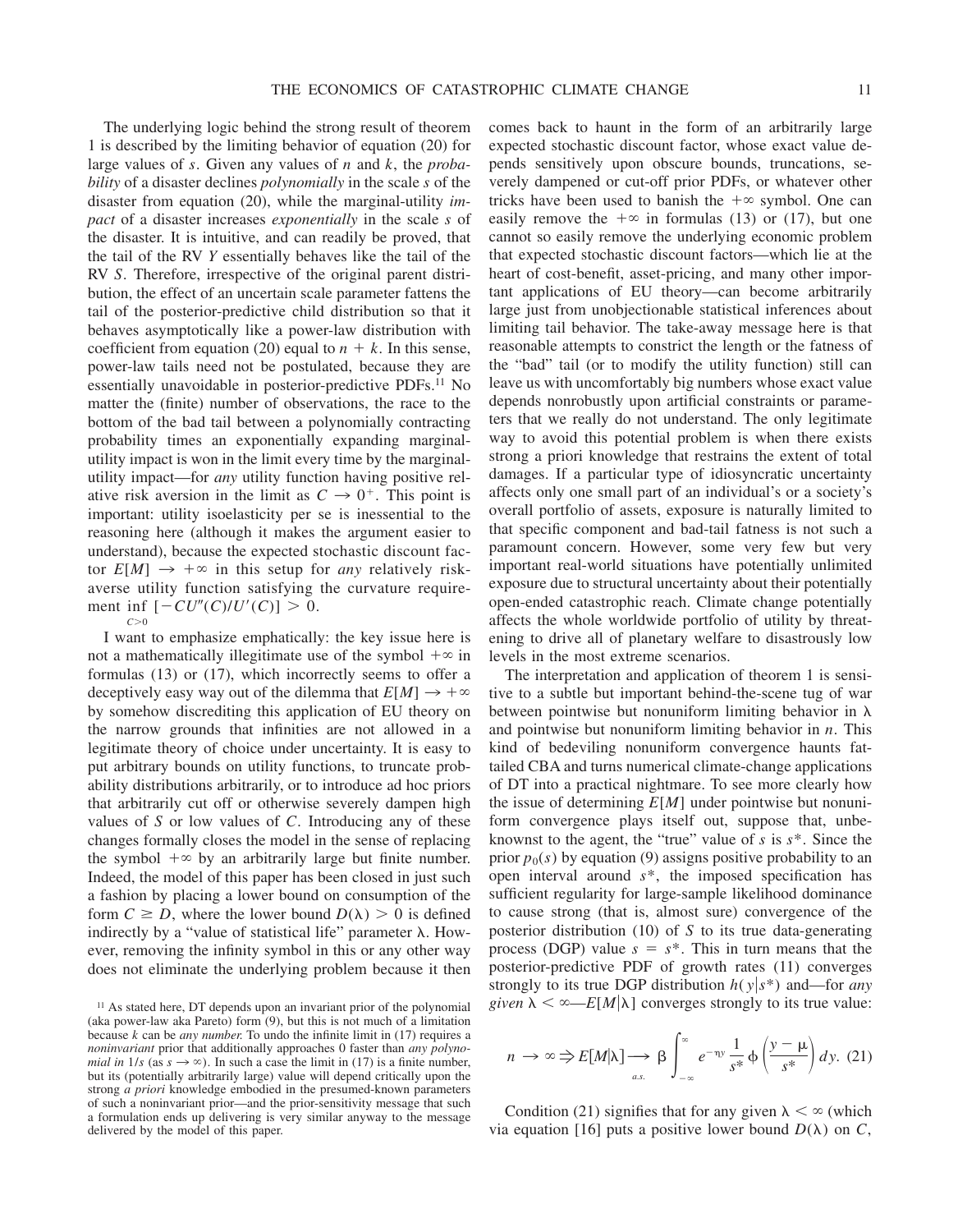and thereby a finite upper bound on *M*), in the limit as full structural knowledge is approached (because  $n \to \infty$ ),  $E[M|\lambda]$  goes to its true value. What is happening here is that as the strength of inductive knowledge *n* is increasing in the form of more and more data observations piling up, it is becoming increasingly apparent that the probability of *C* being anywhere remotely as low as the cutoff  $D(\lambda)$  is ignorable—even after taking into account the possible EU impacts of disastrously low utilities for *C* close to  $D(\lambda)$ . A conventional pure-risk-like application of thin-tailed EU theory essentially corresponds, then, to a situation where there is sufficient inductive-plus-prior knowledge to identify the relevant structure because  $n + k$  is reasonably large relative to the VSL-like parameter  $\lambda$ —and relative to the much less controversial parameters  $\beta$  and  $\eta$ .

Concerning conventional parameters  $\beta$  and  $\eta$ , we have at least some rough idea of what might be empirically relevant (say  $\beta \approx 99\%$  per year and  $\eta \approx 2$ ). In complete contrast, any discussion about climate change concerning the empirically relevant value of the nonconventional VSL-like parameter  $\lambda$  belongs to a much more abstract realm of discourse. It is therefore understandable to want climatechange CBA to be restricted to dealing only with modest damages by disregarding nightmare scenarios (as being "too speculative" or "not based on hard science") via chopping off the really-bad tail and then ignoring it. This is the de facto strategy employed by most of those relatively few existing CBAs of climate change that even bother to concern themselves at all with a formal treatment of uncertain high-impact damages. Alas, to be confident in the validity of such a cutoff strategy in a situation where we are grossly unsure about  $\lambda$  or *D* effectively requires uniform convergence of  $E[M]$  for all conceivable values of  $\lambda$  or *D*. Otherwise, for any given level of inductive-plus-prior knowledge  $n + k$ , a skeptical critic could always come back and ask how robust is CBA to the highly unsure truncation value of  $D(\lambda)$ . Similar robustness questions apply to any a priori presumption or imposition of thin-tailed PDFs.

Note well that with equation (21) the a.s. convergence of  $E[M|\lambda]$  to its true value is pointwise but not uniform in *n*. No matter how much data-evidence *n* exists—or even can be imagined to exist—DT says that  $E[M|\lambda]$  is always exceedingly sensitive to very large values of  $\lambda$ . If "risk" means that the DGP is known exactly (only the outcome is random), while "uncertainty" means that (as well as the outcome being random) the parameters of the DGP are unknown and must be estimated statistically, then DT can be interpreted as saying that structural "uncertainty" can always trump pure "risk" for situations of potentially unlimited downside exposure when no plausible bound  $D(\lambda) > 0$ can confidently be imposed by prior knowledge. DT can therefore be interpreted as implying a spirit in which it may be unnecessary to append to the theory of decision-making under uncertainty an ad hoc extra postulate of "ambiguity aversion." At least for situations where there is fundamental uncertainty about an open-ended catastrophe coexisting with fear of ruin, EU theory itself already tells us precisely how the "ambiguity" of structural-parameter uncertainty can be especially important and why people may be much more averse to it than to pure objective-frequency "risk."

The dismal theorem makes a general point but also has a particular application to the economics of climate change. The general point is that theorem 1 embodies a very strong form of a "generalized precautionary principle" for situations of potentially unlimited downside exposure. From experience alone one cannot acquire sufficiently accurate information about the probabilities of disasters in the bad tail to make  $E[M]$  or  $E[U]$  independent of the VSL-like parameter  $\lambda$ —thereby potentially allowing this VSL-likeparameter aspect to dominate CBA applications of EU theory under conditions of potentially unlimited liability.

The part of the distribution of possible future outcomes that can most readily be learned (from inductive information of a form as if conveyed by data) concerns the relatively more likely outcomes in the middle of the distribution. From previous experience, past observations, plausible interpolations or extrapolations, and the law of large numbers, there may be at least some modicum of confidence in being able to construct a reasonable picture of the central regions of the posterior-predictive PDF. As we move toward probabilities in the periphery of the distribution, however, we are increasingly moving into the unknown territory of subjective uncertainty where our probability estimate of the probability distributions themselves becomes increasingly diffuse because the frequencies of rare events in the tails cannot be pinned down by previous experiences or past observations. It is not possible to learn enough about the frequency of extreme tail events from finite samples alone to make *E*[*M*] or *E*[*U*] independent of artificially imposed bounds on the extent of possibly ruinous disasters. This principle is true even in the stationary model of this paper where an ergodic theorem holds, but it applies much more forcefully to an evolutionary process like real-world anthropogenic warming.12 Climate-change economics generally—and the fatness of climate-sensitivity tails specifically—are prototype examples of this principle, because we are trying to extrapolate inductive knowledge far outside the range of limited past experience.

#### **VI. What Is the Dismal Theorem Trying to Tell Us?**

A common reaction to the conundrum for CBA implied by DT is to acknowledge its mathematical logic but to wonder how it is to be used constructively for deciding what to do in practice. Is DT an economics version of an impossibility theorem which signifies that there are fat-tailed situations where economic analysis is up against a very

<sup>&</sup>lt;sup>12</sup> This principle comes across with much greater force in an evolutionary world based upon an analytically more complicated nonstationary nonergodic stochastic process modeled along the lines of Weitzman (2007a).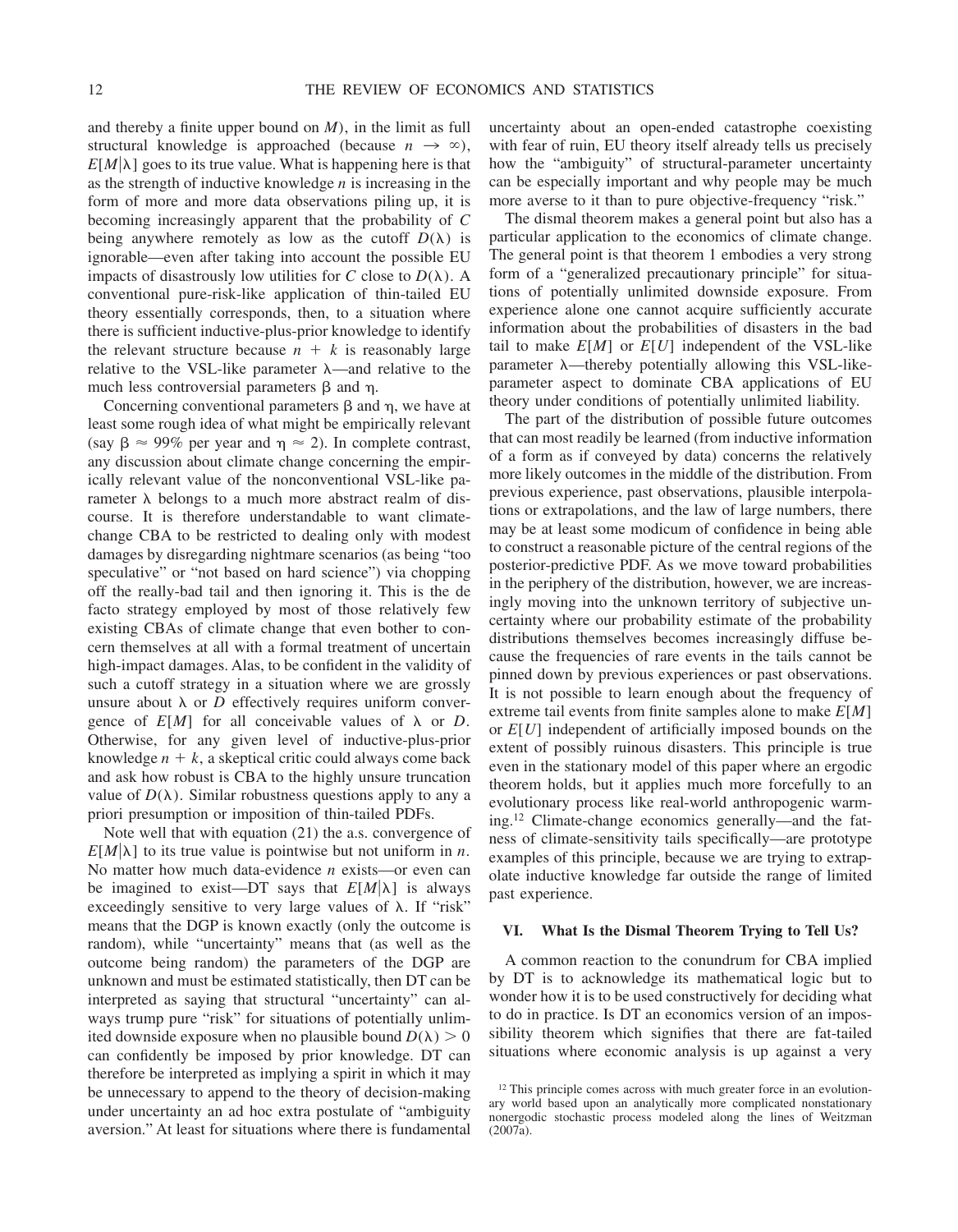strong constraint on the ability of *any* quantitative analysis to inform us *without* committing to a VSL-like parameter and an empirical CBA framework that is based upon *some* explicit numerical estimates of the miniscule probabilities of all levels of catastrophic impacts down to absolute disaster? Even if it were true that DT represents a valid economic-statistical precautionary principle which, at least theoretically, might dominate decision-making, would not putting into practice this "generalized precautionary principle" freeze all progress if taken too literally? Considering the enormous inertias that are involved in the buildup of GHGs, and the warming consequences, is the possibility of learning and mid-course corrections a plausible counterweight to DT, or, at the opposite extreme, has the commitment of GHG stocks in the ultra-long pipeline already fattened the bad tail so much that it doesn't make much difference what is done in the near future about GHG emissions? How should the bad fat tail of climate uncertainty be compared with the bad fat tails of various proposed solutions such as nuclear power, geoengineering, or carbon sequestration in the ocean floor? Other things being equal, the dismal theorem suggests as a policy response to climate change a relatively more cautious approach to GHG emissions, but how much more caution is warranted?

I simply do not know the full answers to the extraordinarily wide range of legitimate questions that DT raises. I don't think anyone does. But I also don't think that such questions can be allowed in good conscience to be simply brushed aside by arguing, in effect, that when probabilities are small and *im*precise, then they should be set *precisely* to 0. To the extent that uncertainty is formally considered at all in the economics of climate change, the artificial practice of using thin-tailed PDFs—especially the usual practice of imposing *de minimis* low-probability-threshold cutoffs that casually dictate what part of the high-impact bad tail is to be truncated and discarded from CBA—seems arbitrary and problematic.13 In the spirit that the unsettling questions raised by fat-tailed CBA for the economics of climate change must be addressed seriously, even while admitting that we do not now know all of the answers, I offer here some speculative thoughts on what it all means. Even if the quantitative magnitude of what DT implies for climatechange policy seems somewhat hazy, the qualitative direction of the policy advice is nevertheless quite clear.

Any interpretation or application of the dismal theorem is rendered exceedingly tricky by the bedeviling (for CBA) nonuniform convergence of *E*[*M*] or *E*[*U*] in its other parameters relative to the key VSL-like parameter  $\lambda$ . This nonuniform convergence enables *E*[*M*] or *E*[*U*] to explode (for any other given parameter values) as  $\lambda \rightarrow \infty$ . One might try to argue that the values of  $E[M]$  or  $E[U]$  are ultimately an empirical matter to be decided empirically (by analytical formulas or simulation results), with relevant parameter values of  $\lambda$ , *n*, *k*,  $\delta$ ,  $\eta$ ,  $\mu$ , and so forth being taken together as an empirically plausible ensemble. The idea that the values of *E*[*M*] or *E*[*U*] should depend on testable, empirically reasonable values of  $\lambda$  and the other parameters is, of course, right on some level—and it sounds reassuring. Yet, as a practical matter, the fact that  $E[M]$  and  $E[U]$  are so sensitive to large values of  $\lambda$  (or small values of *D*), about which we can have little confidence in our own a priori knowledge, casts a very long shadow over any empirical CBA of a situation to which the dismal theorem might apply. In ordinary, limited-exposure or thin-tailed situations, there is at least the underlying theoretical reassurance that finite-cutoff-based CBA might (at least in principle) be an arbitrarily close approximation to something that is accurate and objective. In fat-tailed, unlimited-exposure DT situations, by contrast, there is no such theoretical assurance underpinning the arbitrary cutoffs, which is ultimately due to the haunting lack of uniform convergence of *E*[*M*] or *E*[ $U$ ] with respect to  $\lambda$  or  $D$ .

One does not want to abandon lightly the ideal that CBA should bring independent empirical discipline to any application by being based upon empirically reasonable parameter values. Even when DT applies, CBA based upon empirically reasonable functional forms and parameter values (including  $\lambda$ ) might reveal useful information. Simultaneously one does not want to be obtuse by insisting that DT per se makes no practical difference for CBA because the VSL-like coefficient  $\lambda$  is just another parameter to be determined empirically and then simply plugged into the analysis along with some extrapolative guesses about the form of the "damages function" for high-temperature catastrophes (combined with speculative extreme-tail probabilities). So a tricky balance is required between being overawed by DT into abandoning CBA altogether and being underawed by DT into insisting that it is just another empirical issue to be sorted out by business-as-usual CBA.

The degree to which the kind of "generalized precautionary principle" embodied in the dismal theorem is relevant for a particular application must be decided on a case-bycase "rule of reason" basis. It depends generally upon the extent to which prior  $\lambda$ -knowledge and prior *k*-knowledge combine with inductive-posterior *n*-knowledge in a particular case to fatten or to thin the bad tail. In the particular application to the economics of climate change, with so obviously limited data and limited experience about the catastrophic reach of climate extremes, to ignore or suppress the significance of rare fat-tailed disasters is to ignore or suppress what economic-statistical decision theory is telling us here loudly and clearly is potentially the most important part of the analysis.

Where does global warming stand in the portfolio of extreme risks currently facing us? There exist maybe half a dozen or so serious "nightmare scenarios" of environmental disasters perhaps comparable in conceivable worst-case

<sup>13</sup> Adler (2007) sketches out in some detail the many ways in which *de minimis* low-probability-threshold cutoffs are arbitrary and problematic in more ordinary regulatory settings.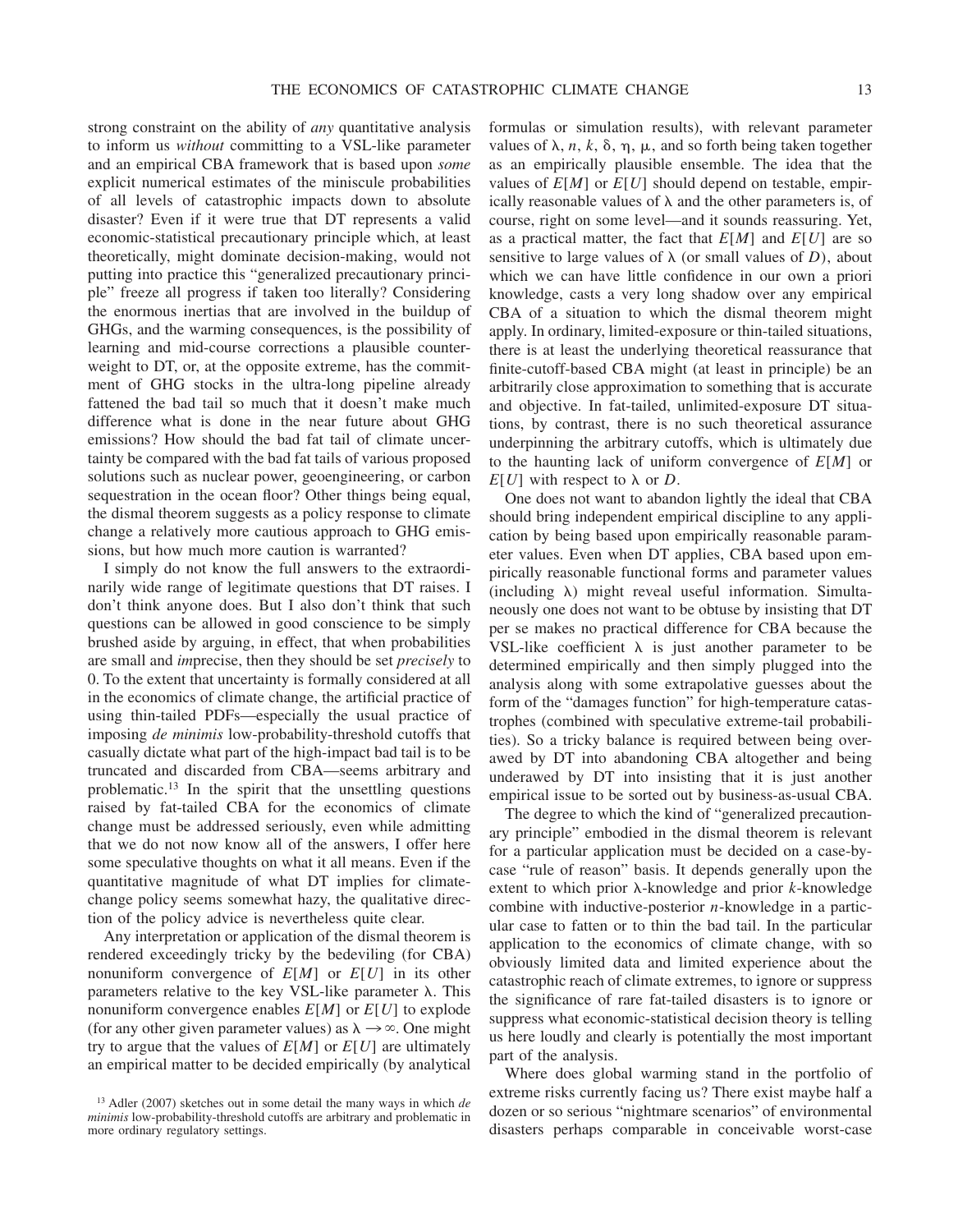impact to catastrophic climate change. These might include biotechnology, nanotechnology, asteroids, strangelets, pandemics, runaway computer systems, and nuclear proliferation.14 It may well be that each of these possibilities of environmental catastrophe deserves its own CBA application of DT along with its own empirical assessment of how much probability measure is in the extreme tails around  $D(\lambda)$ . Even if this were true, however, it would not lessen the need to reckon with the strong potential implications of DT for CBA in the particular case of climate change.

Perhaps it is little more than raw intuition, but for what it is worth I do not feel that the handful of other conceivable environmental catastrophes are nearly as critical as climate change. I illustrate with two specific examples. The first is widespread cultivation of crops based on genetically modified organisms (GMOs). At casual glance, climate-change catastrophes and bioengineering disasters might look similar. In both cases, there is deep unease about artificial tinkering with the natural environment, which can generate frightening tales of a planet ruined by human hubris. Suppose for specificity that with GMOs the overarching fear of disaster is that widespread cultivation of so-called Frankenfood might somehow allow bioengineered genes to escape into the wild and wreak havoc on delicate ecosystems and native populations (including, perhaps, humans), which have been fine-tuned by millions of years of natural selection. At the end of the day I think that the potential for environmental disaster with Frankenfood is much less than the potential for environmental disaster with climate change—along the lines of the following loose and oversimplified reasoning.

In the case of Frankenfoods interfering with wild organisms that have evolved by natural selection, there is at least some basic underlying principle that plausibly dampens catastrophic jumping of artificial DNA from cultivars to landraces. After all, nature herself has already tried endless combinations of mutated DNA and genes over countless millions of years, and what has evolved in the fierce battle for survival is only an infinitesimal subset of the very fittest permutations. In this regard there exists at least some inkling of a prior high-*k* argument making it fundamentally implausible that Frankenfood artificially selected for traits that humans find desirable will compete with or genetically alter the wild types that nature has selected via Darwinian survival of the fittest. Wild types have already experienced innumerable small-step genetic mutations, which are perhaps comparable to large-step human-induced artificial modifications and which have not demonstrated survival value in the wild. Analogous arguments may also apply for invasive "superweeds," which so far represent a minor cultivation problem lacking ability to displace either landraces or cultivars. Besides all this, safeguards in the form of so-called terminator genes can be inserted into the DNA of GMOs, which directly prevent GMO genes from reproducing themselves.

A second possibly relevant example of comparing climate change with another potential catastrophe concerns the possibility of a large asteroid hitting Earth. In the asteroid case it seems plausible to presume there is much more high-*n* inductive knowledge (from knowing something about asteroid orbits and past collision frequencies) pinning down the probabilities to very small "almost known" values. If we use  $P[\Delta T > 20^{\circ}\text{C}] \approx 1\%$  as the very rough probability of a climate-change cataclysm occurring within the next two centuries, then this is roughly 10,000 times larger than the probability of a large asteroid impact (of a one-ina-hundred-million-years size) occurring within the same time period.

Contrast the above discussion about plausible magnitudes or probabilities of disaster for genetic engineering or asteroid collisions with possibly catastrophic climate change. The climate-change "experiment," whose eventual outcome we are trying to infer now, "tests" the planet's response to a geologically instantaneous exogenous injection of GHGs. An exogenous injection of this much GHGs this fast seems unprecedented in Earth's history stretching back perhaps billions of years. Can anyone honestly say now, from very limited low-*k* prior information and very limited low-*n* empirical experience, what are reasonable upper bounds on the eventual global warming or climate change that we are currently trying to infer will be the outcome of such a first-ever planetary experiment? What we do know about climate science and extreme tail probabilities is that planet Earth hovers in an unstable trigger-prone "whipsaw" oceanatmosphere system,15 chaotic dynamic responses to geologically instantaneous GHG shocks are quite possible, and all 22 recently published studies of climate sensitivity cited by IPCC-AR4 (2007), when mechanically aggregated together, estimate on average that  $P[S_1 > 7^{\circ}C] \approx 5\%$ . To my mind this open-ended aspect with a way-too-high subjective probability of a catastrophe makes GHG-induced global climate change vastly more worrisome than cultivating Frankenfood or colliding with large asteroids.

These two examples hint at making a few meaningful distinctions among the handful of situations where DT might reasonably apply. My discussion here is hardly conclusive, so we cannot rule out a biotech or asteroid disaster. However, I would say on the basis of this line of argument that such disasters seem extremely unlikely, whereas a climate disaster seems "only" very unlikely. In the language of this paper, synthetic biology or large asteroids feel more like high- $(k + n)$  situations that we know a lot more about relative to climate change, which by comparison feels more like a low- $(k + n)$  situation about which we know relatively little. Regardless of whether my argument here is convincing, the overarching principle is this: the mere fact

<sup>&</sup>lt;sup>14</sup> Many of these are discussed in Posner (2004), Sunstein (2007), and Parson (2007).

<sup>&</sup>lt;sup>15</sup> On the nature of this unstable "whipsaw" climate equilibrium, see Hansen et al. (2007).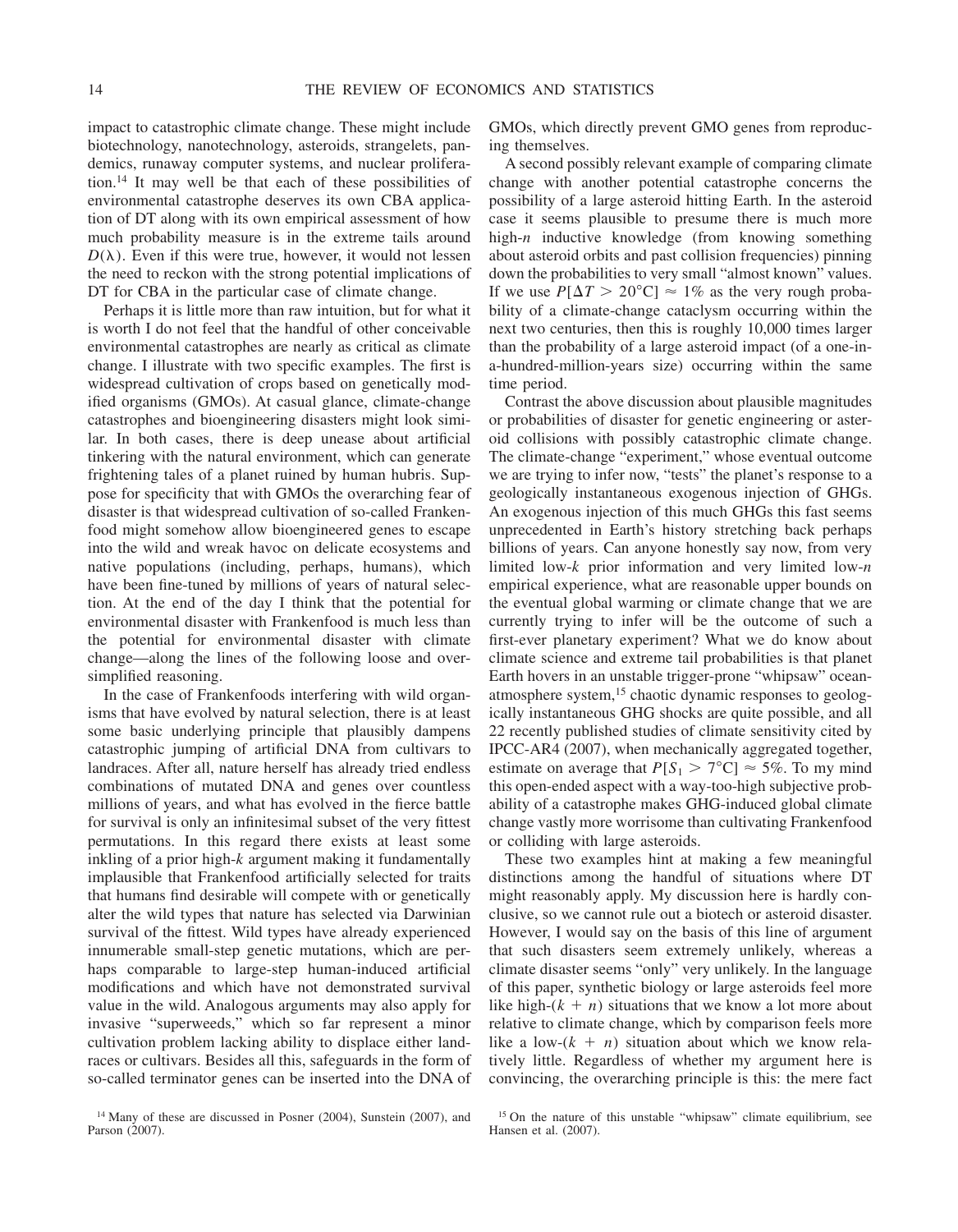that DT might also apply to a few other environmental catastrophes does not constitute a valid reason for excluding DT from applying to climate change.

The simplistic two-period setup of this paper ignores or suppresses some important features of the climate-change problem. For instance, the really high values of  $\Delta T$  are more likely to arrive (if they arrive at all) at further-distant future times. A more careful model of temperature dynamics<sup>16</sup> shows that the flavor of the two-period model survives this over-simplification via the following intuitive logic. If  $\tau$  is the time of possible arrival of really high values of  $\Delta T$ , then distant-future  $\tau$  is associated with low  $\beta$  in formula (4), and once again we have the bedeviling (for CBA) existence of pointwise but nonuniform convergence—here in  $\lambda$  and  $\tau$  (or  $\lambda$  and  $\beta$ ). For any *given*  $\lambda < \infty$ ,  $\tau \rightarrow \infty$  implies  $\beta \rightarrow 0$ , which in equation (4) implies  $E[M] \rightarrow 0$ . But for any *given*  $\beta$ 0, from DT  $\lambda \to \infty$  implies  $E[M] \to \infty$ . Again here, this nonuniform-convergence aspect of the problem is what turns fat-tailed CBA into such an empirical-numerical nightmare for the economic evaluation of climate change.

A simplistic two-period setup also represses the realoption value of waiting and learning. Concerning this aspect, however, with climate change we are on the four horns of two dilemmas. The horns of the first dilemma are the twin facts that built-up stocks of GHGs might end up ex post representing a hugely expensive irreversible accumulation, but so too might massive investments in noncarbon technologies that are at least partly unnecessary.

The second dilemma is the following. Because climatechange catastrophes develop slower than some other potential catastrophes, there is ostensibly somewhat more chance for learning and mid-course corrections with global warming relative to, say, biotechnology (but not necessarily relative to asteroids when a good tracking system is in place). The possibility of "learning by doing" may well be a more distinctive feature of global-warming disasters than some other disasters, and in that sense deserves to be part of an optimal climate-change policy. The other horn of this second dilemma, however, is the nasty fact that the ultimate climate response to GHGs has tremendous inertial pipelinecommitment lags of several centuries (via the carbon cycle). When all is said and done, I don't think there is a smoking gun in the biotechnology, asteroid, or any other catastrophe scenario quite like the idea that a crude amalgamation of numbers from the most recent peer-reviewed published scientific articles is suggesting something like  $P[S_2 >$  $10^{\circ}$ C]  $\approx$  5% and  $P[S_2 > 20^{\circ}$ C]  $\approx$  1%.

Global climate change unfolds over a timescale of centuries and, through the power of compound interest, a standard CBA of what to do now to mitigate GHGs is hugely sensitive to the discount rate that is postulated. This has produced some sharp disagreements among economists about what is an "ethical" value of the rate of pure time preference  $\delta$  (and the CRRA coefficient  $\eta$ ) to use for intergenerational discounting in the deterministic version  $(s = 0)$  of the Ramsey equation (6) that forms the analytical backbone for most studies of the economics of climate change.17 For the model of this paper, which is based on structural uncertainty, arguments about what values of  $\delta$  to use in equations (5) or (6) translate into arguments about what values of  $\beta$  to use in the model's structural-uncertainty generalization of the Ramsey equation (4). (A zero rate of pure time preference  $\delta = 0$  in equation [6] corresponds to  $\beta = 1$  in equation [4].) In this connection, theorem 1 seems to be saying that no matter what values of  $\beta$  or  $\eta$  are selected, so long as  $\eta > 0$  and  $\beta > 0$  (equivalent to  $\delta < \infty$ ), any big- $\lambda$  CBA of GHG-mitigation policy should be presumed (until shown otherwise empirically) to be affected by fat-tailed structural uncertainty. The relevance of this presumption is brought home starkly by a simple numerical example based on equations (14) and (16) that if  $\lambda \approx 1,000$ and the probability of a life-ending catastrophe is  $\approx 0.005$ , then for  $\eta \approx 2$  the (undiscounted) willingness to pay to avoid this catastrophe is  $\approx 83\%$  of consumption.

Expected utility theory in the form of DT seems to be suggesting here that the debate about discounting may be secondary to a debate about the open-ended catastrophic reach of climate disasters. While it is always fair game to challenge the assumptions of a model, when theory provides a generic result (like "free trade is Pareto optimal" or "steady growth eventually outstrips one-time change") the burden of proof is commonly taken as being upon whoever wants to overrule the theorem in a particular application. The burden of proof in climate-change CBA is presumptively upon whoever calculates expected discounted utilities *without* considering that structural uncertainty might matter more than discounting or pure risk. Such a middle-of-thedistribution modeler should be prepared to explain why the bad fat tail of the posterior-predictive PDF does not play a significant role in climate-change CBA when it is combined with a specification that assigns high disutility to high temperatures.

#### **VII. Possible Implications for Climate-Change Policy**

A so-called integrated assessment model (hereafter "IAM") for climate change is a multiequation computerized model linking aggregate economic growth with simple climate dynamics to analyze the economic impacts of global

<sup>16</sup> Available upon request as Weitzman, "Some Dynamic Implications of the Climate-Sensitivity Inference Problem" (2008).

<sup>&</sup>lt;sup>17</sup> While this contentious intergenerational-discounting issue has long existed (see, for example, the various essays in Portney & Weyant, 1999), it has been elevated to recent prominence by publication of the controversial *Stern Review of the Economics of Climate Change* (2007). The *Review* argues for a base case of preference-parameter values  $\delta \approx 0$  and  $\eta \approx 1$ , on which its strong conclusions depend analytically. Alternative views of intergenerational discounting are provided in, for example, Dasgupta (2007), Nordhaus (2007), and Weitzman (2007b). The last of these also contains a heuristic exposition of the contents of this paper, as well as giving *Stern* some credit for emphasizing informally the great uncertainties associated with climate change.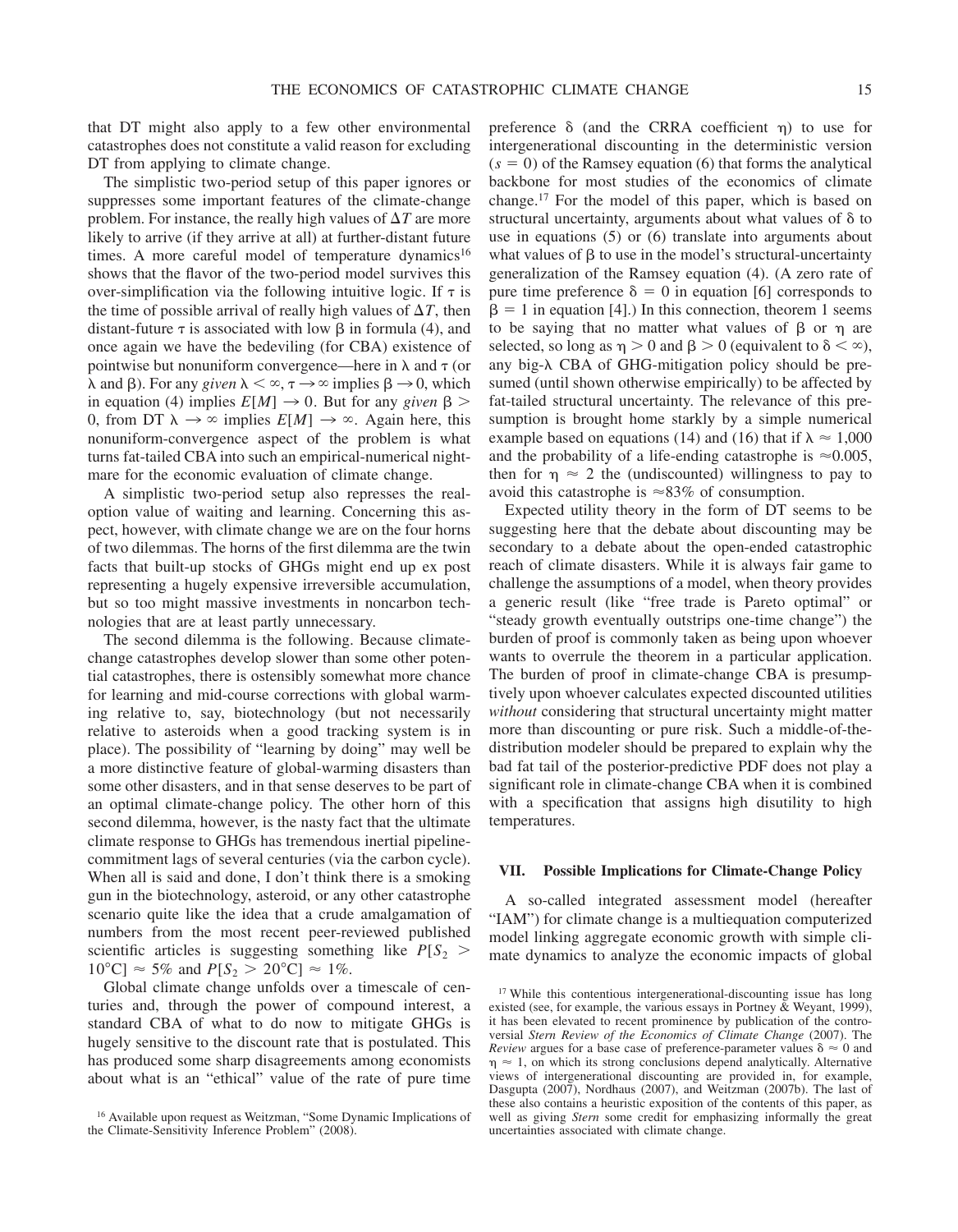warming. An IAM is essentially a dynamic model of an economy with a controllable GHG-driven externality of endogenous greenhouse warming. IAMs have proven themselves useful for understanding some aspects of the economics of climate change—especially in describing outcomes from a complicated interplay of the very long lags and huge inertias involved. Most existing IAMs treat central forecasts of damages as if they were certain and then do some sensitivity analysis on parameter values. In the rare cases where an IAM formally incorporates uncertainty, it uses thin-tailed PDFs including, especially, truncation of PDFs at arbitrary cutoffs. With the model of this paper, uncertainty about adaptation and mitigation shows up in the reduced form of a fat-tailed PDF of  $Y \equiv \ln C$ . In the IAM literature, this issue of very unsure adaptation and mitigation involves discussion or even debate about the appropriate choice of a deterministic "damages function" for hightemperature changes.

All existing IAMs treat high-temperature damages by an extremely casual extrapolation of whatever specification is arbitrarily assumed to be the low-temperature "damages function." High-temperature damages extrapolated from a low-temperature damages function are remarkably sensitive to assumed functional forms and parameter combinations because almost anything can be made to fit the lowtemperature damages assumed by the modeler. Most IAM damages functions reduce welfare-equivalent consumption by a quadratic-polynomial multiplier equivalent to  $1/[1 +$  $\gamma(\Delta T)^2$ ], with  $\gamma$  calibrated to some postulated loss for  $\Delta T \approx 2^{\circ}$ C–3°C. There was never any more compelling rationale for this particular loss function than the comfort that economists feel from having worked with it before. In other words, the quadratic-polynomial specification is used to assess climate-change damages for no better reason than casual familiarity with this particular form from other costof-adjustment dynamic economic models, where it has been used primarily for analytical simplicity.

I would argue that if, for some unfathomable reason, climate-change economists want dependence of damages to be a function of  $(\Delta T)^2$ , then a far better function at high temperatures for a consumption-reducing, welfareequivalent, quadratic-based multiplier is the exponential form  $\exp(-\gamma(\Delta T)^2)$ . Why? Look at the specification choice abstractly. What might be called the "temperature harm" to welfare is arriving here as the arbitrarily imposed quadratic form  $H(\Delta T) = (\Delta T)^2$ , around which some further structure is built to convert into utility units. With isoelastic utility, the exponential specification is equivalent to  $dU/U \propto dH$ , while for high *H* the polynomial specification is equivalent to  $dU/U \propto dH/H$ . For me it is obvious that, between the two, the former is much superior to the latter. When temperatures are already high in the latter case, why should the impact of *dH* on *dU*/*U* be artificially and unaccountably diluted via dividing *dH* by high values of *H*? The same argument applies to any polynomial in  $\Delta T$ . I cannot prove that my favored choice is the more reasonable of the two functional forms for high  $\Delta T$  (although I truly believe that it is), but no one can disprove it either—and this is the point here.

The value of  $\gamma$  required for calibrating welfare-equivalent consumption at  $\Delta T \approx 2^{\circ}\text{C} - 3^{\circ}\text{C}$  to be (say)  $\approx 97\% - 98\%$  of consumption at  $\Delta T = 0$ °C is so miniscule that both the polynomial-quadratic multiplier  $1/[1 + \gamma(\Delta T)^2]$  and the exponential-quadratic multiplier  $exp(-\gamma(\Delta T)^2)$  give virtually identical outcomes for relatively small values of  $\Delta T \leq$  $5^{\circ}$ C, but at ever higher temperatures they gradually, yet ever increasingly, diverge. With a fat-tailed PDF of  $\Delta T$  and a very large value of the VSL-like parameter  $\lambda$ , there can be a big difference between these two functional forms in the implied willingness to pay (WTP) to avoid or reduce uncertainty in  $\Delta T$ . When the consumption-reducing, welfareequivalent damages multiplier has the exponential form  $\exp(-\gamma(\Delta T)^2)$ , then as the VSL-like parameter  $\lambda \to \infty$ , a DT-type argument for  $\eta > 1$  implies in the limit that the WTP to avoid (or even reduce) fat-tailed uncertainty approaches 100% of consumption. This does not mean, of course, that we should be spending 100% of consumption to eliminate the climate-change problem.

But this limiting example does highlight how a damages specification more reactive to high temperatures (than the standard multiplicative-in-consumption polynomial-quadratic specification) can dominate climate-change CBA when it is combined with fat tails.

A further issue with IAMs is that samplings based upon conventional Monte Carlo simulations of the economics of climate change may give a very misleading picture of the EU consequences of alternative GHG-mitigation policies.<sup>18</sup> The core problem is that while it might be true in *expectations* that utility-equivalent damages of climate change are enormous, when chasing a fat tail this will not be true for the overwhelming bulk of Monte Carlo *realizations.* DT can be approached by a Monte Carlo simulation only as a double limit where the grid-range and the number of runs both go to infinity simultaneously. To see this in a crisp thought experiment, imagine what would happen to the simple stripped-down model of this paper in the hands of a Monte Carlo IAM simulator.

A finite grid may not reveal the true expected stochastic discount factor or true expected discounted utility in simulations of this model (even in the limit of an infinite number of runs) because the most extreme negative impacts in the fattened tails will have been truncated and evaluated at but a single point representing an artificially imposed lower bound on the set of all possible bad outcomes from all conceivable negative impacts. Such arbitrarily imposed *de*

<sup>&</sup>lt;sup>18</sup> Tol (2003) showed the empirical relevance of this issue in some actual IAM simulations. I am grateful to Richard Carson for suggesting the inclusion of an explicit discussion of why a Monte Carlo simulation may fail to account fully for the implications of uncertain large impacts with small probabilities.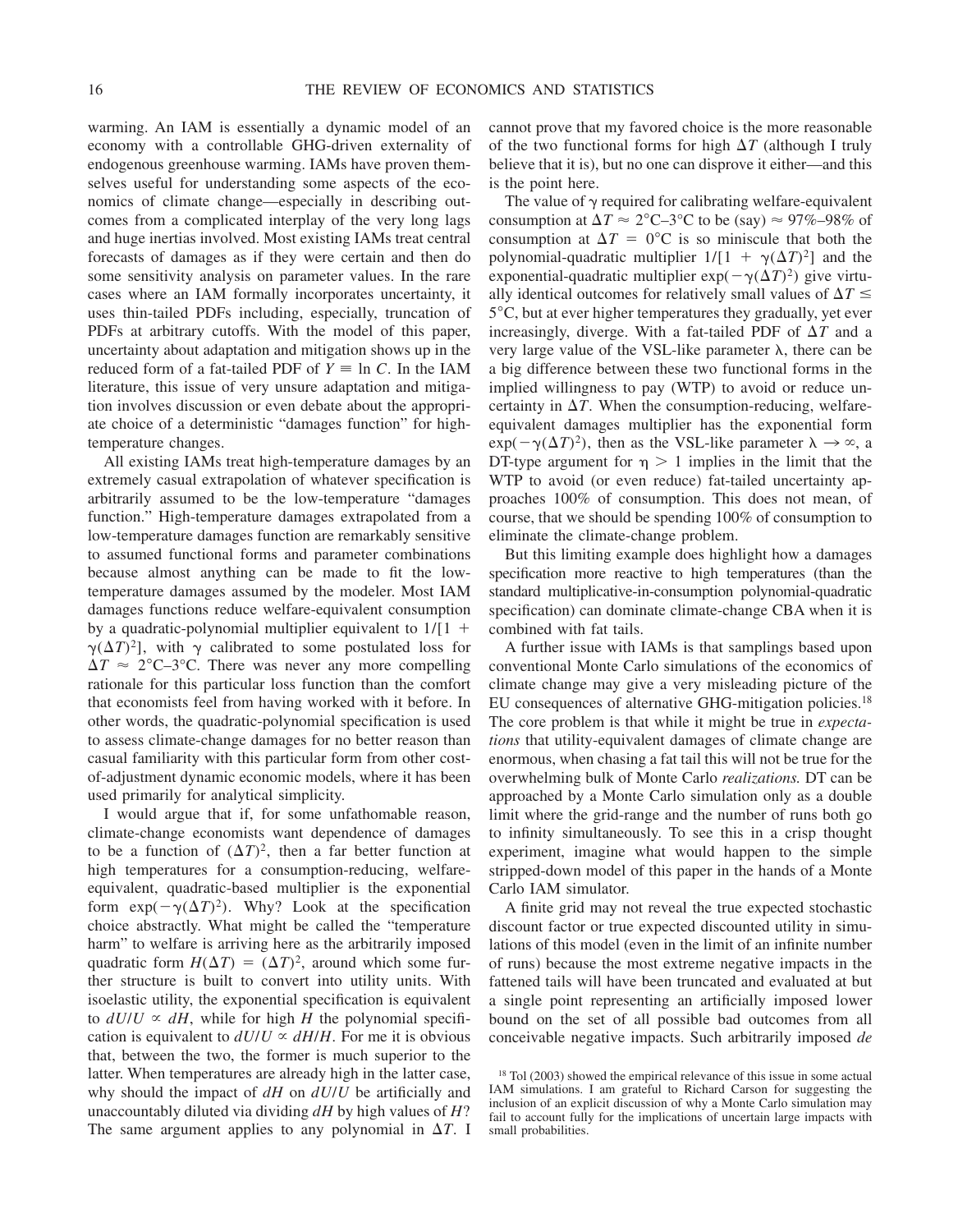*minimis* threshold-cutoff truncations are typically justified (when anyone bothers to justify them at all) on the thintailed frequentist logic that probabilities of extremely rare events are statistically insignificantly different from 0—and hence can be ignored. This logic might conceivably suffice for known thin tails, but the conclusion is highly erroneous for the rare and unusual class of fat-tailed potentially highimpact economic problems to which climate change seemingly belongs. Back-of-the-envelope calculations cited earlier in this paper appear to indicate that a Monte Carlo simulation of the economics of climate change requires seriously probing into the implications of disastrous temperatures and catastrophic impacts in incremental steps that might conceivably cause up to a 99% (or maybe even much greater) decline of welfare-equivalent consumption before the modeler is allowed to cut off the rest of the bad fat tail in good conscience and discard it. This paper says that any climate-change IAM that does not go out on a limb by explicitly committing to a Monte Carlo simulation that includes the ultra-miniscule but fat-tailed probabilities of super-catastrophic impacts (down to 1%, or even considerably less, of current welfare-equivalent consumption) is in possible violation of best-practice economic analysis because (by ignoring the extreme tails) it could constitute a serious misapplication of EU theory. The policy relevance of any CBA coming out of such a thin-tail-based model might then remain under a very dark cloud until this fat-tail issue is addressed seriously and resolved empirically.19

Additionally, a finite sample of Monte Carlo simulations may not reveal true expected utility in this model (even in the limit of an infinite grid) because the restricted sample may not be able to go deep enough into the fat tails where the most extreme damages are. Nor will typical sensitivity analysis necessarily penetrate sufficiently far into the fat-tail region to represent accurately the EU consequences of disastrous damages. For any IAM (which presumably has a core structure resembling the model of this paper), special precautions are required to ensure that Monte Carlo simulations represent accurately the low-utility impacts of fattailed PDFs by having the grid-range and the number of runs both be very large.

Instead of the existing IAM emphasis on estimating or simulating economic impacts of the more plausible climatechange scenarios, to at least compensate partially for finitesample bias the model of this paper calls for a dramatic *over*sampling of those stratified climate-change scenarios associated with the most adverse imaginable economic impacts in the bad fat tail. With limited sampling resources for the big IAMs, Monte Carlo analysis could be used much more creatively—not necessarily to defend a specific policy result, but to experiment seriously in order to find out more about what happens with fat-tailed uncertainty and significant high-temperature damages in the limit as the grid size and number of runs increase simultaneously. Of course this emphasis on sampling climate-change scenarios in proportion to utility-weighted probabilities of occurrence forces us to estimate subjective probabilities down to extraordinarily tiny levels and also to put degree-of-devastation weights on disasters with damage impacts up to perhaps being welfareequivalent to losing 99% (or possibly even more) of consumption—but that is the price we must be willing to pay for having a genuine economic analysis of potentially catastrophic climate change.

In situations of potentially unlimited damage exposure like climate change, it might be appropriate to emphasize a slightly better treatment of the worst-case fat-tail extremes—and what might be done about them, at what cost—relative to refining the calibration of most-likely outcomes or rehashing point estimates of discount rates (or climate sensitivity). A clear implication of this paper is that greater research effort is relatively ineffectual when targeted at estimating central tendencies of what we already know relatively well about the economics of climate change in the more plausible scenarios. A much more fruitful goal of research might be to aim at understanding even slightly better the deep uncertainty (which potentially permeates the economic analysis) concerning the less plausible scenarios located in the bad fat tail. I also believe that an important complementary research agenda, which stems naturally from the analysis of this paper, is the desperate need to comprehend much better all of the options for dealing with high-impact climate-change extremes. This should include undertaking well-funded detailed studies and experiments about the feasibility, deleterious environmental side effects, and cost-effectiveness of geoengineering options to slim down the bad fat tail quickly as part of emergency preparedness for runaway climate situations if things are beginning to slip out of hand—even while acknowledging that geoengineering might not be appropriate as a first-line defense against greenhouse warming.20

<sup>20</sup> With the unfortunately limited information we currently possess, geoengineering via injection into the stratosphere of sulfate aerosol precursors or other artificially constructed particulates looks superficially like it may be a cheap and effective way to slim down the bad fat tail of high temperatures quickly as an emergency response—although with largely unknown and conceivably nasty unintended consequences that we need to understand much better. For more on the economics and politics of geoengineering (with further references), see, for example, Barrett (2007). In my opinion there is an acute, even desperate, need for a more pragmatic, more open-minded approach to the prospect of climate engineering—along with much more extensive research on (and experimentation with) various geoengineering options for dealing with potential runaway climate change. This research should include studying more seriously and open-mindedly the possible bad side effects on the environment of geoengineering and everything else, as part of a cost-benefiteffectiveness assessment of climate-change strategies that honestly includes the pluses and minuses of all actual policy alternatives and tradeoffs that we realistically face on climate-change options.

<sup>19</sup> Several back-of-the-envelope numerical examples, available upon request, indicate to my own satisfaction that the fat-tail effect is likely to be significant for at least some reasonable parameter values and functional forms. However, serious IAM-based numerical simulations of fat-tail effects on the economics of climate change have not yet been done and are more properly the subject of another more empirical study and paper.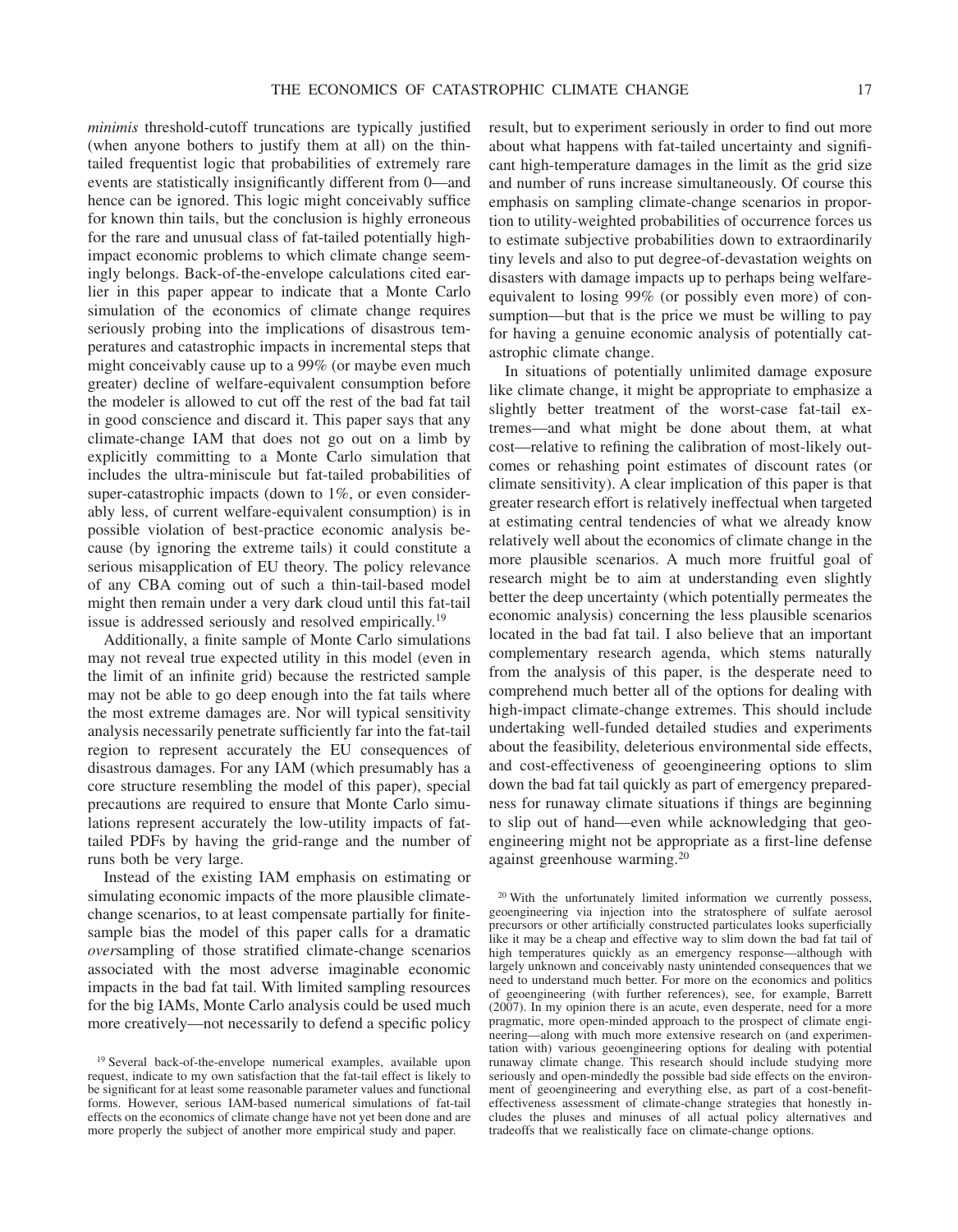When analyzing the economics of climate change, perhaps it might be possible to make back-of-the-envelope comparisons with empirical probabilities and mitigation costs for extreme events in the insurance industry. One might try to compare numbers on, say, a homeowner buying fire insurance (or buying fire-protection devices, or a young adult purchasing life insurance, or others purchasing floodinsurance plans) with cost-benefit estimates of the world buying an insurance policy going some way toward mitigating the extreme high-temperature possibilities. On a U.S. national level, rough comparisons could perhaps be made with the potentially huge payoffs, small probabilities, and significant costs involved in countering terrorism, building antiballistic missile shields, or neutralizing hostile dictatorships possibly harboring weapons of mass destruction. A crude natural metric for calibrating cost estimates of climatechange environmental-insurance policies might be that the U.S. already spends approximately 3% of national income on the cost of a clean environment.<sup>21</sup> All of this having been said, the bind we find ourselves in now on climate change starts from a high- $\lambda$ , low- $k$  prior situation to begin with, and is characterized by extremely slow convergence in *n* of inductive knowledge toward resolving the deep uncertainties—relative to the lags and irreversibilities from not acting before structure is more fully identified.

The point of all of this is that economic analysis is not completely helpless in the presence of deep structural uncertainty and potentially unlimited exposure. We can say a few important things about the relevance of thick-tailed CBA to the economics of climate change. The analysis is much more frustrating and much more subjective—and it looks much less conclusive—because it requires some form of speculation (masquerading as an "assessment") about the extreme bad-fat-tail probabilities and utilities. Compared with the thin-tailed case, CBA of fat-tailed potential catastrophes is inclined to favor paying a lot more attention to learning how fat the bad tail might be and—if the tail is discovered to be too heavy for comfort after the learning process—is a *lot* more open to at least considering undertaking serious mitigation measures (including, perhaps, geoengineering in the case of climate change) to slim it down fast. This paying attention to the feasibility of slimming down overweight tails is likely to be a perennial theme in the economic analysis of catastrophes. The key economic questions here are, what is the overall cost of such a tail-slimming weight-loss program and how much of the bad fat does it remove from the overweight tail?

#### **VIII. Conclusion**

Last section's heroic attempts at constructive suggestions notwithstanding, it is painfully apparent that the dismal theorem makes economic analysis trickier and more openended in the presence of deep structural uncertainty. The economics of fat-tailed catastrophes raises difficult conceptual issues that cause the analysis to appear less scientifically conclusive and more contentiously subjective than what comes out of an empirical CBA of more usual thintailed situations. But if this is the way things are with fat tails, then this is the way things are, and it is an inconvenient truth to be lived with rather than a fact to be evaded just because it looks less scientifically objective in cost-benefit applications.

Perhaps in the end the climate-change economist can help most by *not* presenting a cost-benefit estimate for what is inherently a fat-tailed situation with potentially unlimited downside exposure as if it is accurate and objective—and perhaps not even presenting the analysis as if it is an approximation to something that is accurate and objective but instead by stressing somewhat more openly the fact that such an estimate might conceivably be arbitrarily inaccurate depending upon what is subjectively assumed about the high-temperature damages function along with assumptions about the fatness of the tails and/or where they have been cut off. Even just acknowledging more openly the incredible magnitude of the deep structural uncertainties that are involved in climate-change analysis—and explaining better to policymakers that the artificial crispness conveyed by conventional IAM-based CBAs here is especially and unusually misleading compared with more ordinary non-climatechange CBA situations—might go a long way toward elevating the level of public discourse concerning what to do about global warming. All of this is naturally unsatisfying and not what economists are used to doing, but in rare situations like climate change where DT applies we may be deluding ourselves and others with misplaced concreteness if we think that we are able to deliver anything much more precise than this with even the biggest and most detailed climate-change IAMs as currently constructed and deployed.

The contribution of this paper is to phrase exactly and to present rigorously a basic theoretical principle that holds under positive relative risk aversion and potentially unlimited exposure. In principle, what might be called the catastropheinsurance aspect of such a fat-tailed unlimited-exposure situation, which can never be fully learned away, can dominate the social-discounting aspect, the pure-risk aspect, and the consumption-smoothing aspect. Even if this principle in and of itself does not provide an easy answer to questions about how much catastrophe insurance to buy (or even an easy answer in practical terms to the question of what exactly *is* catastrophe insurance buying for climate change or other applications), I believe it still might provide a useful way of framing the economic analysis of catastrophes.

#### **REFERENCES**

Adler, Matthew D., "Why De Minimis?" AEI-Brookings Joint Center Related Publication 07-17 (June 2007).

 $21$  U.S. Environmental Protection Agency (1990), executive summary projections for 2000, which I updated and extrapolated to 2007.